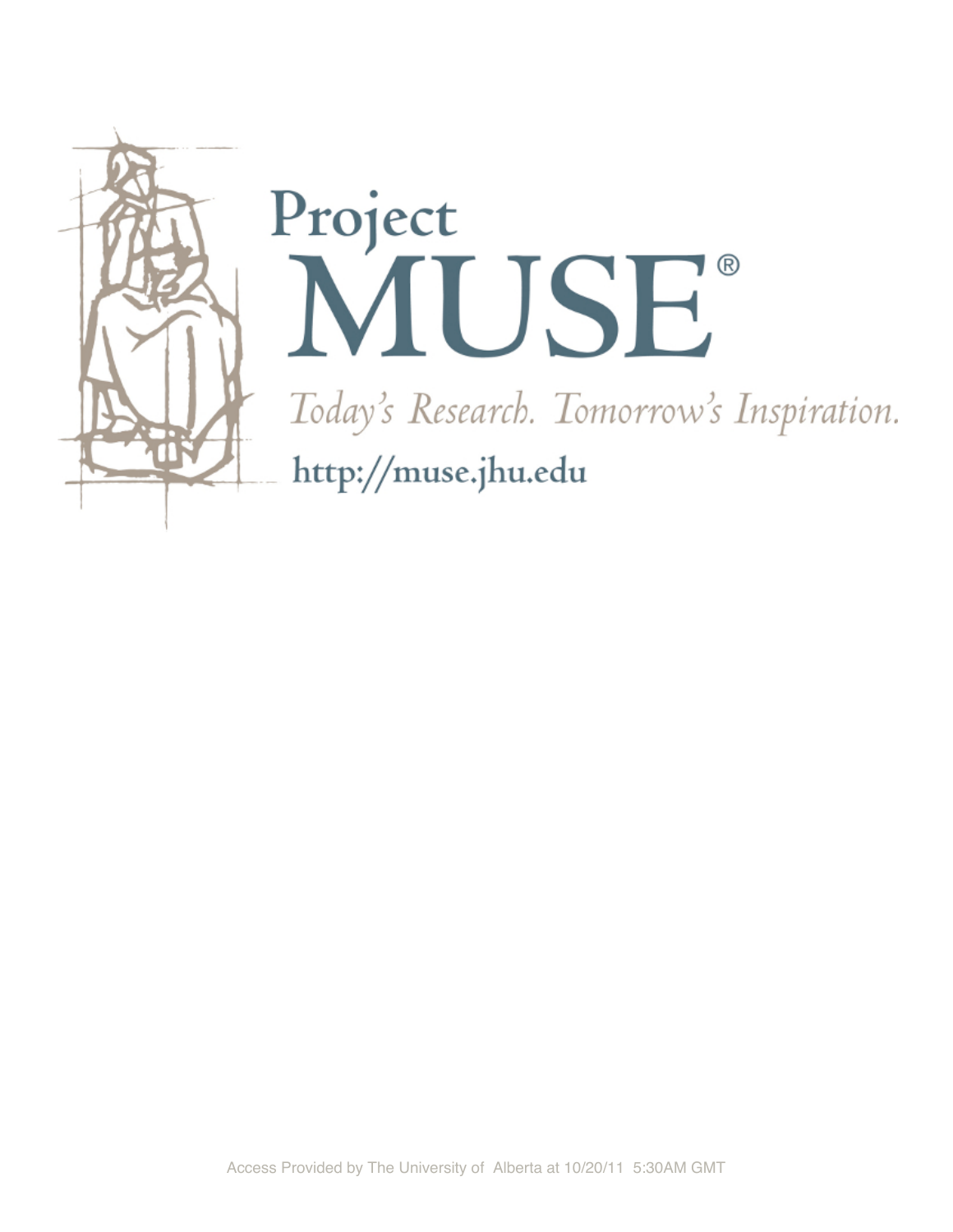# **Post-Islamist Trends In Postrevolutionary Iran**

Mojtaba Mahdavi

ran's Green Movement, formed and followed by the disputed presidential election of 12 June 2009, can be characterized as an epistemic shift toward the formation of a nonviolent and civic political culture in Iran. It might be identified as a symbol of Iran's diverse, plural, mature, and rich civil society. It can be praised for its use of novel and creative horizontal organizational methods, leadership tactics, and communication techniques in pursuit of civic goals. The movement might also be congratulated for its great potential to transcend constructed dichotomies such as tradition and modernity, faith and freedom, revelation and reason, particular and universal, and sacred and secular in Iran's politico-intellectual discourse. As such, the Green Movement represents a new era in Iran. Today's Iran is on the brink of a "post-Islamist" turn, as the first post-Islamist civil society in the Middle East is in the making, underneath the Islamic Republic. However, this is only a new chapter in Iran's long history of the quest for freedom and social justice.

Over the past one and a half centuries, modern Iran has been a pioneer of progressive political changes in the Middle East, the home to the first constitutional revolution (1906–11), the first nationalist and parliamentary democratic movement in the post–World War II period (1950–53), and the first antidespotic revolutionary change (1977–79). Iran is probably home to the first civic social movement in the Middle East, known as the Green Movement (2009–present). The past three historical democratic waves introduced Iran to the rule of law and constitutionalism, democratic nationalism, and antidespotic revolutionary change with elements of an Islamic discourse. The current Green Movement is marked by a new historical era toward post-Islamism in Iran. This article examines the nature and the diversity of post-Islamist trends in the country. I first briefly conceptualize and contextualize post-Islamist discourses in Iran and then analyze the sociopolitical origins of three trends of post-Islamism in postrevolutionary Iran. The conclusion problematizes the nature and future success of post-Islamism in the country.

## **Iran: Conceptualizing and Contextualizing Post-Islamism**

Post-Islamism is a relatively new concept that has emerged in the past two decades to describe a new phenomenon, a stage of development, and discourse in the Muslim world.<sup>1</sup> The crisis of Islamism contributed to the rise of post-Islamism in the 1990s. Post-Islamism, Olivier Roy

The English translations are mine unless otherwise noted. The English translation of Shariati's works from Abbas Manoochehri, "Critical Religious Reason: Ali Shari'ati on Religion, Philosophy, and Emancipation," Polylog, them.polylog.org/4/fma-en.htm (accessed 20 July 2009) were particularly useful.

1. The historical roots of post-Islamism can be traced back to the nineteenth century. Ali Abd al-Raziq (1888-1966) in his classic book *Islam and the Foundations of Power* (1925), argued that the Koran does not offer any system of government and that Muslims may choose any form of government. Prophet Muham-

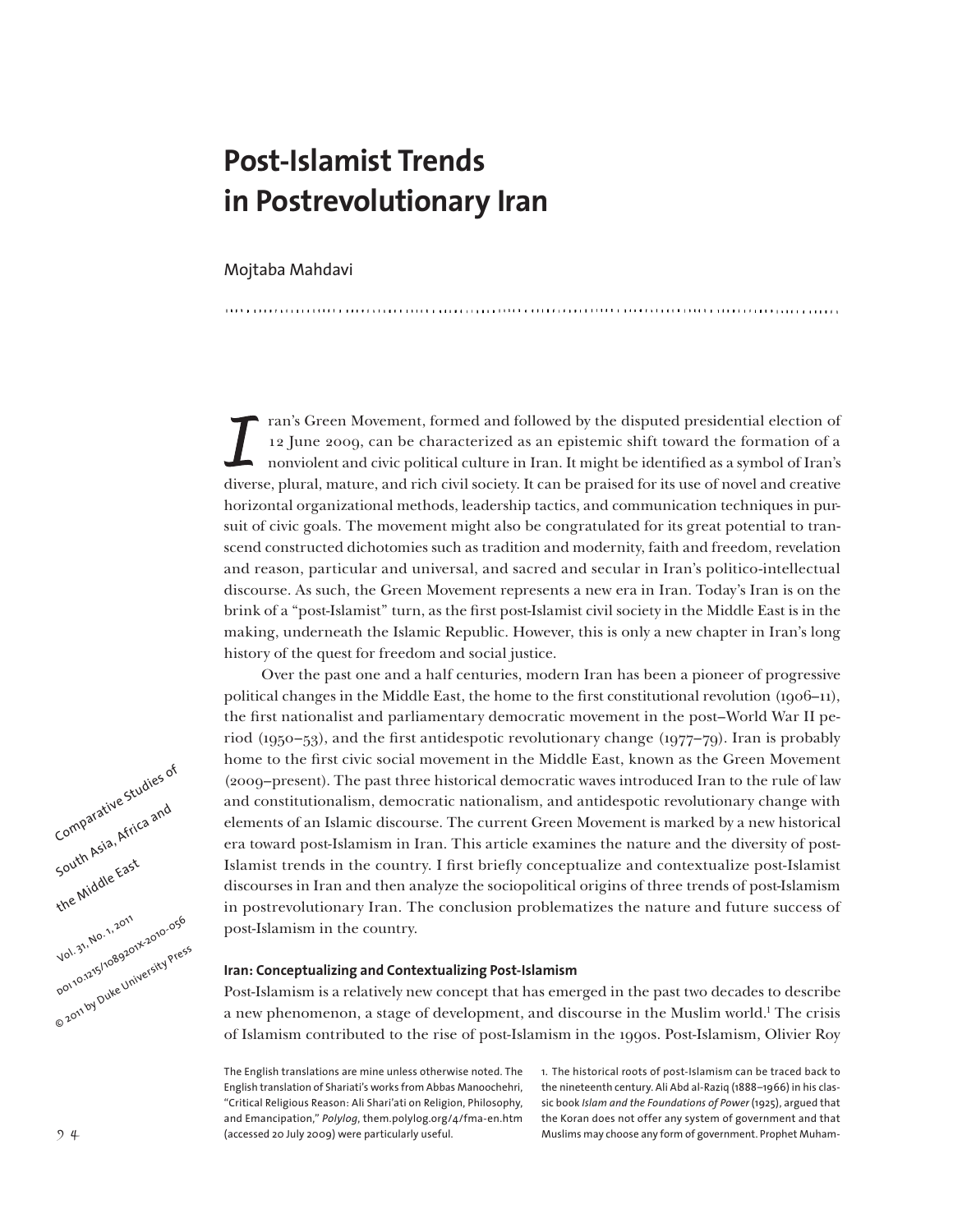argues, is a departure from a violent revolutionary discourse to a missionary Islamist agenda.2 According to Gilles Kepel, post-Islamism attempts to deglobalize Islamism.3 For Asef Bayat, post-Islamism "represents both a *condition* and a *project*." It refers to a *condition* where Islamism "becomes compelled, both by its own internal contradictions and by societal pressure, to reinvent itself." It is also a *project*, "a conscious attempt to conceptualize and strategize the rationale and modalities of transcending Islamism in social, political, and intellectual domains."4 Post-Islamism signifies the impact of secular exigencies on a religious discourse in our postsecular age.

Like Islamism, post-Islamism is not monolithic. It has taken various forms in different societies. Post-Islamism has been used as historical and analytical categories in reference to diverse politico-intellectual and social trends such as the Centre Party (Hizb al-Wasat) in Egypt, the Justice and Development Party (AKP) in Turkey, civil Islam in Indonesia, Imran Khan's Movement for Justice (Tehreek-e-Insaf) in Pakistan, and various forms of Muslim reformist trends in postrevolutionary Iran. Post-Islamism, despite its varieties, shares the following themes: it is a radial call for a critical dialogue between sacred and secular, faith and freedom, revelation and reason, tradition and modernity, religiosity and rights, and local and global paradigms.5 The post-Islamic discourse is neither anti-Islamic nor un-Islamic, nor is it a *radical* break from Islamism. It implies that Islam is neither *the* solution nor *the* problem. Post-Islamism is a combination of "Islam*ism*" and "Islam*wasm*."6

There is a continuity and change between Islamism and post-Islamism. Similar to Islamism, post-Islamism accepts public religion. Contrary to Islamism, it rejects the concept of *Islamic state*. While religion might play a constructive role in civil society, the state is a *secular* entity no matter who the statesman is. Islamic state in theory is an oxymoron; in practice it is no less than a clerical oligarchy, a Leviathan, which protects the interests of the ruling class. Hence the concept of Islamic state marks a distinction between post-Islamism and Islamism, including moderate Islamism.

Paradoxically, today's Iran under the first modern Islamic state represents the most complex form of post-Islamism in the Muslim world. The main features of post-Islamism in postrevolutionary Iran are twofold: first, it is more than an intellectual discourse; it is deeply rooted in the civil society. The reform movement in the late 1990s and the current Green Movement symbolize the sociopolitical features of Iran's post-Islamist *movement*. Second, post-Islamism in Iran is not monolithic; it can be divided into three main intellectual trends, with each trend subdivided into various views: (1) quasi/semipost-Islamism; (2) liberal post-Islamism; and (3) neo-Shariati post-Islamist discourse.7

# **Post-Islamism as a Socio-intellectual Movement**

Post-Islamism in postrevolutionary Iran resulted from the paradox of the Islamic state. The *unintended consequences* of the Khomeinist state empowered and enlightened the public, transformed the people from subjects to citizens, and eventually undermined the intellectual, political, and social foundations of the Islamic Republic. The 1979 revolution, the mobilization of people for a greater participation in the Islamic Republic, and the Iran-Iraq war, the first modern war

7. The quasi/semi-post-Islamism is represented by reformists such as Mir-Hossein Mousavi, Mehdi Karoubi, Mohammad Khatami, Ayatollah Hossein Ali Montazeri, Ayatollah Yusef Saanei, Ahmad Qabel, and

Mohsen Kadivar. Major scholars and activists of the liberal post-Islamism are Abdolkarim Soroush, Mohammad Mojtahed Shabestari, Mostafa Malekian, Mohsen Saidzadeh, Saeed Hajarian, Akbar Ganji, and Alireza Alavitabar. Major public intellectual figures of the neo-Shariati post-Islamist discourse include Ehsan Shariati, Susan Shariati, Sara Shariati, Reza Alijani, Hassan Yusefi-Eshkevari, Taqi Rahmani, Ahmad Zeidabadi, and members of the Research Bureau of Ali Shariati in Tehran.

Mojtaba Mahdavi

mad's authority was only spiritual and social in nature. Post-Prophet political systems had no basis in Islamic *fiqh* (jurisprudence); they were expedient tyrannical structures adopted by the Arabs. However, Abd al-Raziq's ideas were lost in the midst of revolutionary Islamist trends including Hasan al-Banna's and others'. Ali Abd al-Raziq, Islam and the Funda-*Mentals of Authority: A Study of the Caliphate and* Government in Islam, 3rd ed. (n.p., 1925).

<sup>2.</sup> Olivier Roy, Globalized Islam: The Search for a *New Ummah* (New York: Columbia University Press, 2004).

<sup>3.</sup> Gilles Kepel, Jihad: The Trail of Political Islam (London: I. B. Tauris, 2002), 362.

<sup>4.</sup> Asef Bayat, Islam and Democracy: What Is the *Real Question?* (Leiden: Amsterdam University Press, 2007), 18-19.

<sup>5.</sup> Ibid., 19-20.

<sup>6.</sup> I borrow "Islamism" and "Islamwasm" from Ziba Mir-Hosseini and Richard Tapper, "Islamism: ism or *Wasm?"* in *Islamism: Contested Perspectives on Political Islam*, ed. Richard C. Martin and Abbas Barzegar (Stanford, CA: Stanford University Press, 2010), 81-86.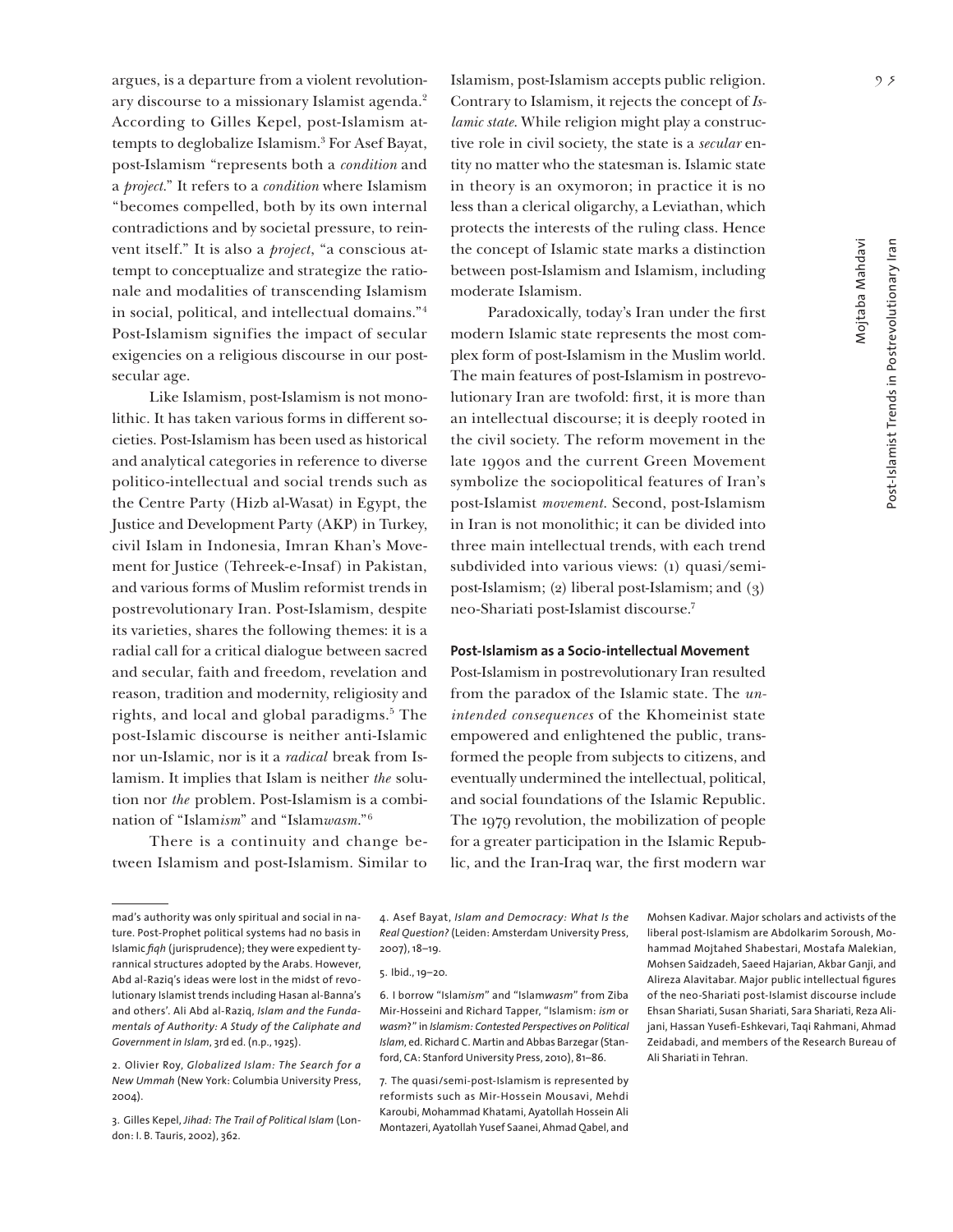Comparative  $\overline{\phantom{a}}$ Studies of sou and the South Asia, All die East

fought by the Iranian state in 150 years, were instrumental in such a social transformation.8 The end of the Iran-Iraq war with no clear victory for either side, the decline of revolutionary fever, and Ayatollah Ruholla Khomeini's death brought a new chapter to the life and legacy of ruling Islamists in Iran. The main challenge after Khomeini was to institutionalize or, using Max Weber's phrase, "routinize" Khomeini's charisma. But Khomeini's charisma was not transferable to a successor. Given his lack of personal charisma and strong clerical credentials, Khomeini's successor, Sayyed Ali Khamenei, was dependent on his conservative peers. Having been concerned about the leader's lack of charismatic authority, the clerical oligarchy replaced the revolutionary charismatic legitimacy with an absolutist version of the *velayat-e faqih* (guardianship of the jurist), suggesting a complete and full obedience to the *faqih*, or "melting into the *velayat*" (*zob-e dar velayat*). However, the dominant ideology of Khomeinism was no longer able to reach the youth, even though they had been raised and educated under the Islamic Republic. They were socioculturally disenchanted, politically disappointed, and economically dissatisfied. The state had failed to create the men and women or the society that Khomeini had envisioned. Iran in the 1990s was experiencing a growing social and ideological disenchantment.

By the early 1990s Iran was grappling with the consequences of demographic changes in which 70 percent of the population was under age thirty.<sup>9</sup> Rapid urbanization and the expansion of higher education were two more struc-

tural factors pushing for greater social change. Likewise, the departure of many men to fight in the war brought an urgent need for the employment of women in both public and private sectors. By the mid-1980s female employment was at 30 percent, exceeding the prerevolutionary level. Women also constituted 40 percent of all graduates.10 Moreover, the regime's cultural revolution was far from successful.<sup>11</sup> The clerical oligarchy failed to grasp the dialectics and dynamism of sociopolitical changes.

At the same time, the civil society managed to challenge the repressive intentions of the state to a certain extent. Youth and women brought the public sphere into their private lives by watching forbidden shows via foreign satellites, by meeting and communicating with one another, and by openly discussing sociopolitical taboos. More important, they even managed to create a relatively open space in the public sphere by resisting the clerical cultural code and insisting on their *social*, if not political, rights. Women continued to challenge the state's gender politics by consistently resisting clerical indoctrination and resocialization. The *hijab*, as Haideh Moghissi puts it, became "a haunting concern for the Islamic Republic" and thus "the symbol of women's defiance and resistance."12 The independent intellectuals managed to continue publishing some journals such as *Iran-Farda*, *Goftego*, and *Kiyan*. The film industry and the arts in general, in spite of severe censorship, managed to implicitly expose ideas fundamentally foreign to the clerical cultural codes, creating a relatively active and energetic civil society.

8. The war "taught Iranians political moderation and cynicism towards authority"; that Ayatollah Khomeini "could accept the UN-inspired armistice after previously rejecting it was shocking evidence of the fallibility of man." Ali M. Ansari, Iran, Islam, and Democracy: The Politics of Managing Change (London: Royal Institute of International Affairs, 2000), 50.

9. During the first decade after the revolution, the Islamic Republic dismantled family planning, which was perceived as the shah's legacy, and encouraged fertility by lowering the legal age of marriage to fifteen for boys and thirteen for girls. The result was that about half the country's population was born after the revolution, and to this generation Khomeini's legacy belonged to history. In the mid-1980s, the population growth rate was 3.9 percent, double the world average. From 1980 to 1990, the population grew from 39 million to 56 million, with youth numbering nearly 30 million. Ali Banuazizi, "Faltering Legitimacy: The Ruling Clerics and Civil Society in Iran," International Journal of Politics, Culture and Society 8 (1995): 571.

10. In the mid-1980s 60 percent of the population lived in cities, and Tehran's population increased from 5 million in 1980 to 7 million in 1990. Kaveh Ehsani, "Municipal Matters: The Urbanization of Consciousness and Political Change in Tehran," Middle East Report, no. 212 (1999): 22-27. Men's literacy rate rose from 54 percent in 1989 to 66 percent in 1991, while women's rose from 30 percent to 54 percent in the same period. "Illiteracy Rate Dropped by 20 Percent since 1979," Islamic Republic News Agency (IRNA), 14 September 1993, netiran.com/, cited in Daniel Brumberg, Reinventing Khomeini: The Struggle for Reform in Iran (Chicago: University of Chicago Press, 2001), 188.

11. A decade after the reopening of the universities in 1982, despite the regime's policy of affirmative action to secure admissions for the martyrs' family, university students were alienated from the dominant clerical culture. University instructors and the curricula remained as in the prerevolutionary period, even after the strict policy of Islamization from above. The regime had no choice but to retain many university instructors educated in the West, given the shortage of qualified university instructors.

12. Haideh Moghissi, "Troubled Relationships: Women, Nationalism, and the Left Movement in Iran," in Reformers and Revolutionaries in Modern *Iran: New Perspectives on the Iranian Left, ed. Stepha*nie Cronin (London: RoutledgeCurzon, 2004), 225.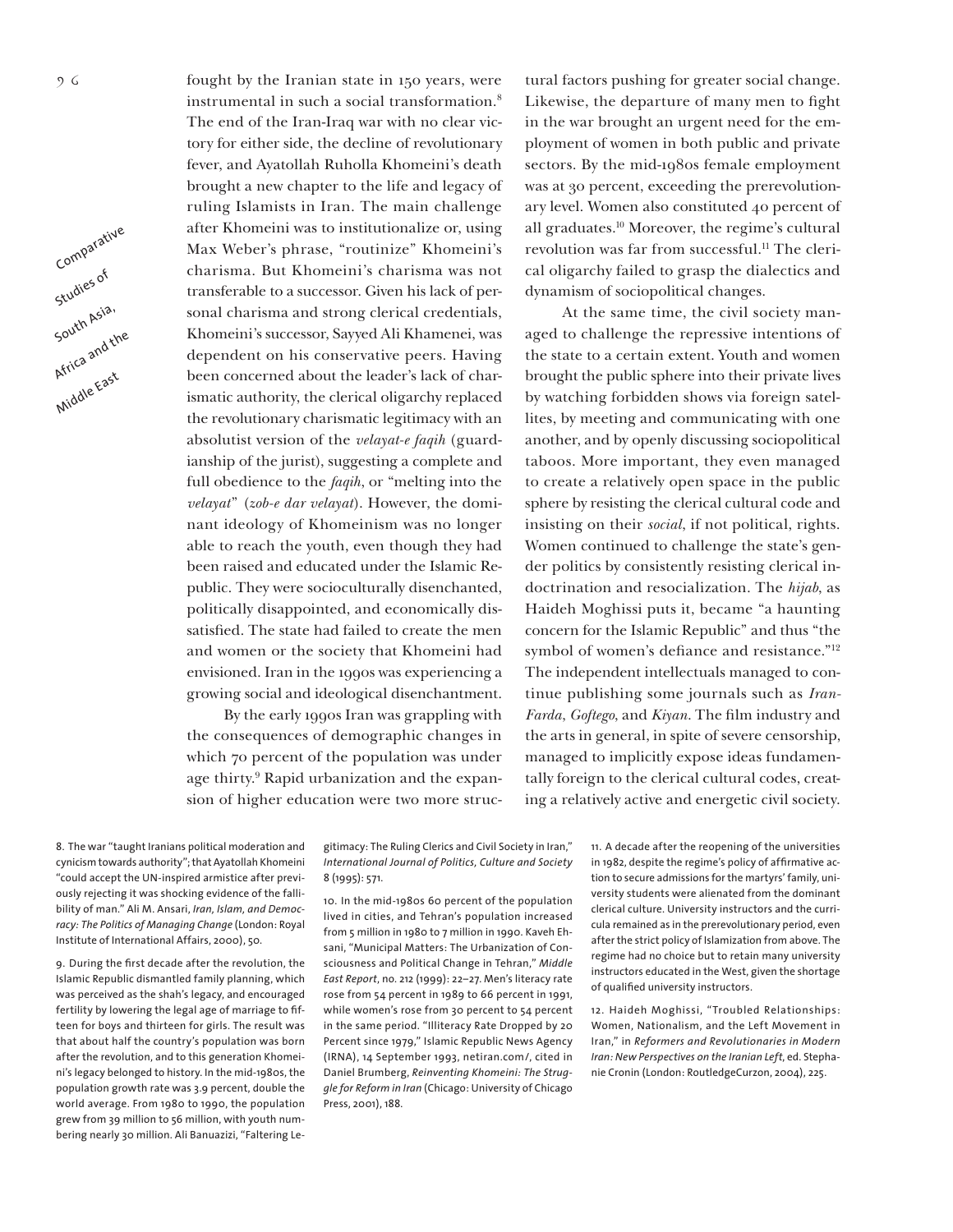Meanwhile, Iran's growing middle class remained economically dissatisfied.13 Middleclass families were using their savings, selling off their assets, and engaging in the underground economy. In the mid-1990s, Iran was facing the economic consequence of an eight-year war. The return of a huge number of war veterans to the urban centers looking for jobs added to the growing number of urban poor, and an everincreasing number of urban youth job-seekers put the state in a hard position. A sharp decline in oil prices, a rapid rise in population, ineffective economic plans, and systemic corruption "generated a host of economic problems: unemployment, inflation, foreign-exchange crises, lack of investments, shortages of schools and housing, flight of capital and professionals, and continued influx of peasants into urban slums."14

The reformist presidential candidate, Mohammad Khatami, unlike his conservative counterpart, acknowledged and spoke about the crisis. With some two-thirds of the population under age twenty-five, 50 percent below age twenty, and 70 percent below age thirty, with no personal memory of monarchy or revolution, women and youth overwhelmingly voted for Khatami, hoping for greater sociocultural opening and economic opportunity.15 Paradoxically, independent religious people, equally disap-

13. The average monthly income of an Iranian family was R620,000 during 1996-97, while the poverty line was set at R1 million. Hossein Azimi, Iran-e Emrooz, AH 1378/1999, 15-28.

14. Ervand Abrahamian, "Empire Strikes Back: Iran in U.S. Sights," in *Inventing the Axis of Evil: The Truth* about North Korea, Iran, and Syria, ed. Bruce Cumings, Ervand Abrahamian, and Moshe Ma'oz (New York: New Press, 2004), 116-17. In the early and mid-1990s a series of demonstrations and unrest in Tehran, Shiraz, and Mashhad signaled a deep crisis in both the legitimacy and the efficiency of the Khomeinist state. On ineffective economic plans, see Iranian national TV, 18 June 1998, cited in Ansari, Iran, Islam, and Democracy, 174.

15. In an interview with a widely circulated reformist daily, Khatami argued that he was aware that the most critical issue was the "physical, mental and spiritual needs" of the young, who need to "enjoy the present." "Khatami Interviewed on Need to Address Youth Problems," Hamshahri, 6 March 1997, 8 March 1997, quoted in Brumberg, Reinventing Khomeini, 224. For Khatami, the youth segment was "not an enigma but an advantage." Salam, 27 April 1997, quoted in Mehdi Moslem, *Factional Politics in Post-Khomeini Iran* (Syracuse, NY: Syracuse University Press, 2002), 247.

pointed by the clerical oligarchy, also voted for Khatami. For the first time in the modern era the ulema had lost their independence under the Islamic state. Contrary to the conventional argument, under the Islamic Republic politics has triumphed over religion; religion has served politics and not the other way around.16 In sum, Khomeini's theory and practice of absolute *velayat-e faqih* and Islamization from above disappointed both independent religious and secular forces. Khatami's discourse of the rule of law, civil society promotion, pluralism, and democracy appealed to various sections of society, making him a "Cinderella candidate" and eventually an "accidental president" of the Islamic Republic.17 Khatami did not succeed, however, even though his reformist republic (1997–2005) was not a total failure.<sup>18</sup> Khatami's presidency provided a relatively free space for the development of civil society especially for women, students, and intellectual organizations.19 Intellectuals, either in person or in press, succeeded in communicating with the civil society. They "inspired a mass reform movement linking three generations; prominent 'fathers of the revolution,' most critically Ayatollah Montazeri; 'children of the revolution,' many of whom came from the Islamic Left as well as from liberalnationalist circles; and finally 'grandchildren of the revolution,' the new generation of high

16. Interestingly, even the young generation of bazaaris, unlike the formal bazaar establishment, was becoming more open to global integration and less antagonistic toward reform; they too supported Khatami. Women voted for Khatami to express their wishes for greater change in political, legal, and educational spheres to improve and expand women's rights. Given Khatami's reputation for tolerance and the limited degree of pluralism during his short ministerial tenure, some intellectuals, including middleclass civil servants, supported Khatami. For the intellectuals, he was an educated, open-minded cleric who was forced to resign from the Ministry of Culture. Moreover, a broad category of the poor saw in Khatami a desire to bring about greater social justice. Farhad Kazemi, "The Precarious Revolution: Unchanging Institutions and the Fate of Reform in Iran," Journal of International Affairs 57 (2003): 81-95, 90-91.

17. On Khatami as the "Cinderella candidate," see Mohsen M. Milani, "Reform and Resistance in the Islamic Republic of Iran," in *Iran at the Crossroads*, ed. John L. Esposito and R. K. Ramazani (New York: Palgrave, 2001), 29. On Khatami as the "accidental president," see Shaul Bakhash, "Iran's Remarkable Election," in *Islam and Democracy in the Middle East*, ed. Larry Diamond, Marc F. Plattner, and Daniel Brumberg (Baltimore: Johns Hopkins University Press, 2003), 119. It is worth mentioning that the outcome of all postrevolutionary presidential elections (1981, 1985, 1989, and 1993), except for the first one in 1980, was predetermined. The outcome of the 1997 presidential election was uncertain because of the level of the elites' factional politics, the dynamics of civil society, and the personality of Khatami himself.

18. Many factors, including the nature of the state, the structure of international politics, domestic sociopolitical structures, and the reformists' leadership style and their organizational capacity and ideological discourse contributed to this failure. See Mojtaba Mahdavi, "Rethinking Structure and Agency in Democratization: Iranian Lessons," International Journal of Criminology and Sociological Theory 1, no. 2  $(2008): 142 - 60.$ 

19. By 1998 740 newspapers with a daily circulation of one hundred thousand were published in Iran. By 2003 more than 2 million Iranians used the Internet and "women formed 63 percent of the incoming university students, 54 percent of all college students, 45 percent of doctors, 25 percent of government employees, and 13 percent of the general labor force." Abrahamian, "Empire Strikes Back," 135-36.

Mojtaba Mahdavi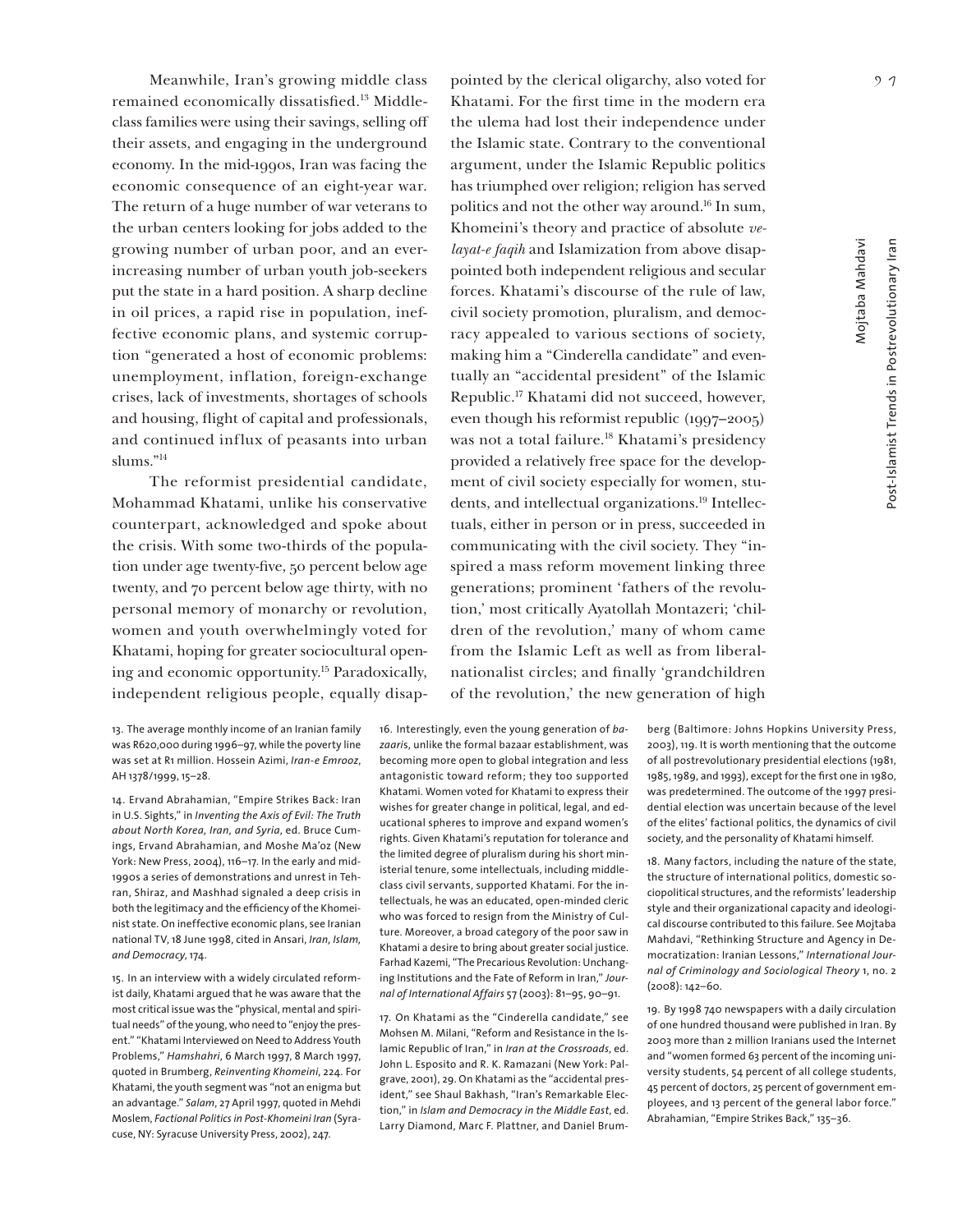

school and university students who constituted the movement's mass base."20 The same fathers, children, and grandchildren of the revolution currently participate in a post-Islamist Green Movement in Iran, which is to say that many of the active civil society organizations in the current Green Movement were developed during Khatami's presidency.

# **Three Trends of Post-Islamism Quasi/Semi-Post-Islamism**

The first trend of post-Islamism is a complex phenomenon. Some individuals within this trend are still committed to the doctrine of *velayat-e faqih*, the political legacy of Khomeini, but are disenchanted with the absolutist version of the doctrine.21 The rule of the *vali-ye faqih* (the jurist/leader), it is argued, is not divine and must be subject to democratic procedures. Others, such as Mohsen Kadivar and Ahmad Qabel, prominent disciples of Ayatollah Hossein Ali Montazeri, and Mustafa Tajzadeh, a well-known reformist, reject Khomeini's theory but remain committed to the concept of Islamic Republic.<sup>22</sup>

Montazeri first criticized the absolute *velayat-e faqih* when Khomeini was alive (in November 1987, July 1988, and early 1989), because he objected to the mass execution of political prisoners of various opposition groups. In the post-Khomeini era he explicitly challenged the absolute *velayat-e faqih* and advocated the notion of an elected, constitutional, and accountable *velayat-e faqih* (*velayat-e entekhabi-e moghayadeh*). He also advocated the *faqih*'s supervisory rule

(*nezarat-e faqih*), instead of his guardianship and leadership (*velayat-e faqih*). For Montazeri, *velayat-e faqih* did not mean that "the leader is free to do whatever he wants without accountability."23 The *vali-ye faqih* "we envisaged in the constitution," he argued, "has his duties and responsibilities clearly defined. His main responsibility is to *supervise* [and] stop dealing with religious matters and content [himself] to supervise."24

As well, Montazeri in his four-volume work in Arabic titled *Dirasat fi vilayat al faqih al-dawlah al-Islamiyah* (*On* Velayat-e Faqih *in the Islamic*  State), published in 1964, offered a sophisticated theological justification of the theory of *velayate faqih*. However, later on, in his work, *Resalehye hoqouq* (*Treaties on Law*), Montazeri explicitly challenged the absolute *velayat-e faqih* and advocated people's rights.25 According to Montazeri, since the Prophet and the imams never claimed to operate beyond the law, they were also held accountable and subject to criticism by members of the early Muslim community. Hence the *valiye faqih*'s authority is limited to the will of the people, and he does not have absolute power to rule over the community.

Montazeri remained a fearless voice in support of the Green Movement's reformist opposition until he passed away. "This movement," he argued, "is the accurate reflection and representation of the justified demands of the majority that have surfaced over many years." He praised the "tolerant culture" of the movement and condemned the regime's "despotism, violence, [and] illegitimate and un-Islamic trials

#### 20. Brumberg, Reinventing Khomeini, 234.

21. They include Ayatollah Montazeri (d. 2010) and the public figures of the Green Movement, Mousavi, Karoubi, Khatami, and members of the two major reformist parties (Iran's Islamic Participation Party and the Organization of Mujahideen of the Islamic Revolution).

22. It is worth noting that after the revolution the first draft of the constitution presented by the Revolutionary Council-modeled on the 1958 constitution of the French Fifth Republic-envisioned a democratic government with no superior position reserved for the clergy (velayat-e faqih). Kadivar and Tajzadeh, among other advocates of this view, believe in an Islamic republic exclusive of the office of *velayat-e* fagih. See Tajzadeh's recent statement, a letter from prison titled "Pedar, madar ma baz ham motahamim" ("Father, Mother, We Are Still Accused"), Mizan Press,

mizankhabar.net/index.php/2010-01-09-16-06-34 /1068-l---- r.html (June 2010). Mohsen Kadivar, "Chahar rah-e jomhori" ("Republic's Intersections"), Jaras (Rahesabz online), January 2010, www.rahesabz .net/story/8260. Kadivar has recently suggested that he believes in secular democracy as the last stage of Iran's quest for democracy. However, this is not an option at this point, given the current constraints facing the Green Movement. See "Interview with Mohsen Kadivar: I Think of a Secular Democracy," Tehran Review. tehranreview.net/articles/7425 (accessed 11 February 2011).

23. "Montazeri on State's Road to Destruction," Keyhan (London), 10 October 1994, quoted in Brumberg, Reinventing Khomeini, 215.

24. "Montazeri's Speech in Keyhan," 4 December 1997, reported in eurasianews.com/iran/montadres.html, quoted in Brumberg, Reinventing Khomeini, 238.

25. Hossein Ali Montazeri, Resaleh-ye hoqouq (Tehran: Saraie, 2004). See also Hossein Ali Montazeri, "Jaigahe ghanon asasi dar Islam va didghah olama va karshenasan" ("The Status of the Constitution in Islam and the Views of Religious Scholars and Specialists"), Cheshm Andaz Iran 50 (2008). Moreover, although not a radical departure from orthodoxy, Montazeri's new religious rulings on *hijab*, apostasy, and the Islamic penal code (hudud) challenged the conservative rulings. Accordingly, neither death for apostasy nor the exact form of *hijab* is mentioned in the Koran. By virtue of their humanity, God has granted dignity to all human beings. For this reason, Montazeri argued, all members of the nation deserve equal citizenship. He was the first Shiite ayatollah to declare that the Bahai community must enjoy equal rights. Montazeri, "Human Rights or the Rights of the Faithful," www .amontazeri.com/farsi/default.asp (accessd 30 August 2010).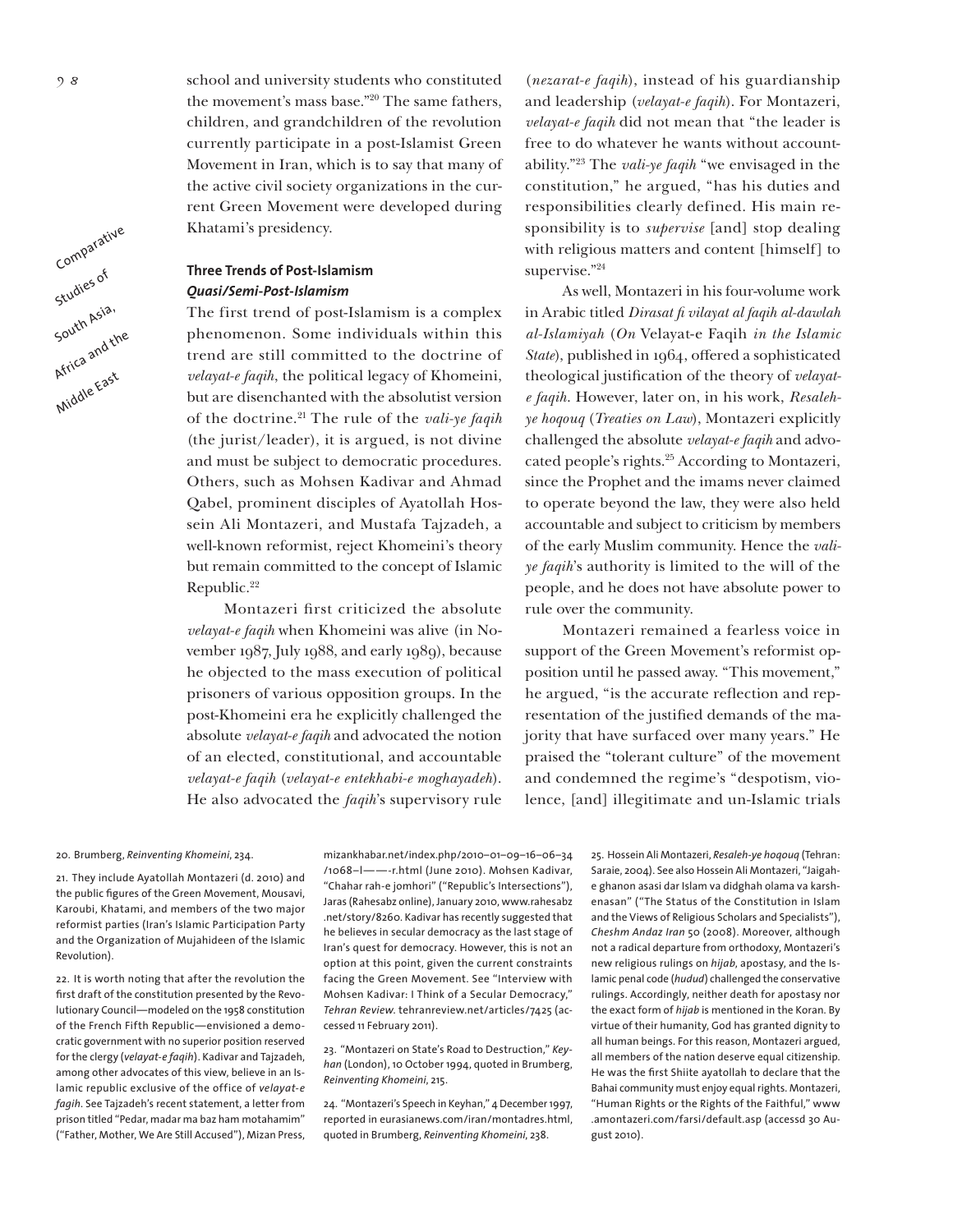of political activists."26 In his last public speech, Montazeri boldly argued that one is not obliged to defend the Islamic Republic at any cost; the survival of the Islamic state in itself is not religiously sanctioned. The Islamic state exists to implement and materialize Islamic values. If it violates such values it has lost its legitimacy.27

For Kadivar, Montazeri's outspoken disciple, Islamic rules must always be compatible with reason, the requirements of justice, the people's preference, and the exigencies of the time.28 Following this rationale, he challenges "historical Islam" (*Islam-e tarikhi*) and advocates "spiritual Islam" (*Islam-e manavi*).<sup>29</sup> Accordingly, spiritual Islam supports equal rights for men and women, Muslims and non-Muslims. The logical consequence of his reasoning is that Islam and democracy are compatible, whereas democracy and the guardianship of the jurist have neither religious nor rational bases. Kadivar cites various Shiite theological debates to nullify the dominant theory of *velayat-e faqih*. He boldly argues that Khomeini's political version of the *velayat-e faqih* did not exist in the Koran or in the Prophet's or the Shiite imam's traditions.<sup>30</sup>

Mir-Hossein Mousavi, Khomeini's favorite prime minister in the 1980s and an advocate of Khomeini's political legacy in 2010, is another example of quasi/semi-post-Islamism. While he is critical of the current *vali-ye faqih*, he tends to believe in the doctrine itself. However, Mousavi has gradually moved toward a greater recognition of pluralism, stressing that his position

26. Hossein Ali Montazeri, "Response to Questions on the Green Movement," 1 December 2009, khordaad88 .com/?p=8o9#more-8o9.

27. Montazeri's last public statement, Jaras (Rahesabz online), February 2010, www.rahesabz.net/story  $187751.$ 

28. Mohsen Kadivar, Noandishi-e dini va hoghoghe zanan (Religious Reformism and Women's Rights), www .kadivar.com/ (accessed 20 June 2008).

29. Mohsen Kadivar, As Islam-e tarikhi be Islam-e ma*navi* (From Historical Islam to Spiritual Islam), www .kadivar.com/ (accessed 3 August 2008).

30. He argues that the central question facing the clergy today is whether it can preserve its independence in the face of an Islamic state. It does not want to fall victim to the fate of the Marxist parties of the former communist states. See Mohsen Kadivar, Andisheh-ye siyasi dar Islam (Political Thought in Islam) (Tehran: Nay, 1998), vols. 1-2. Similarly, Mehdi Haeri-Yazdi, the respected son of the highly influential late Grand Ayatollah Abdul Karim Haeri-Yazdi,

is one among many other secular and Islamic voices in the Green Movement.<sup>31</sup> In one of Mousavi's latest statements, known as a working draft of the Green Movement's covenant, a semipost-Islamist trend is evident. He clearly advocates the separation of "religious institutions and clergymen from the state," even though he acknowledges the "presence" of religion in the future in Iran.<sup>32</sup> He "oppose[s] the use of religion as an instrument" and the "coercing of people into an ideology, sect or clique." People want nothing short of "national sovereignty." He also explicitly argues that "neither our laws nor our Constitution are eternal. Every nation has the right to reform its current laws." Similarly, Mehdi Karoubi, another symbolic figure of the Green Movement, clearly questions the authority of Khamenei as *vali-ye faqih*: "Why has the authority of the Velayat-e Faqih been so greatly extended? I doubt that so much authority and power were given to the Prophets themselves, or the infallible [Shi'a] Imams. I even doubt that God considers himself to have the right to deal with his servants in the same way."33

# Liberal Post-Islamism

Liberal post-Islamism includes diverse dissident religious intellectuals who gradually became disenchanted with ideological revolutionary Islam in general and the intellectual foundations of the Islamic state in Iran. The influential religious reformist Abdolkarim Soroush, leading liberal cleric Mohammad Mojtahed Shabe-

challenges the dominant version of the absolute ve*layat-e faqih.* "Governance [hokumat]," he argues, "is not more than deputyship [vekalat] and any time you feel that your deputy has committed treachery, you replace him. . . . The kind of true democratic Islamic government that I construe is deputyship.... After the Hijra of the Prophet from Mecca to Madina, the people of Madina 'elected' him as the head of the state." Hamshahri, 6 July 1995, quoted in Moslem, Factional Polities, 229.

31. Mousavi has issued eighteen statements since June 2009. His statements are available at khordaad 88.com/?cat=1 (accessed 29 June). It is worth noting that Zahra Rahnavard, Mousavi's wife and companion, also signals some changes in her position. She states that the Green Movement is indebted to the women's movement in Iran and praises the contribution of both secular and religious activists against unjust rules and regulations over the past three decades. See Zahrah Rahnavard, www.kaleme .com/1389/03/25/klm-22861; and www.kaleme .com/1389/04/06/klm-24194 (accessed 10 July 2010). 32. According to Mousavi, the people's resistance has torn "the curtain of hypocrisies and duplicity" of the current regime, which has "institutionalized corruption behind a pretense of piety." While Iran currently "experiences the greatest number of executions per population on the whole planet," the Green Movement "respects human dignity and human rights" and believes in equality before the law, "irrespective of ideology, religion, gender, ethnicity and social statutes." Interestingly enough, Mousavi borrows a secular tone and terms from an Iranian poet, Mohammad Reza Shafiei Kadkani, to express the depth of people's disappointment and demands: "A child by the name of joy / Eyes bright and glistening / Hair long as the heights of hope / Is lost of late / Whoever has news of her / Let us know / Here between the Persian Gulf / And the Caspian Sea." "Mir Hossein Mousavi's Eighteenth Statement," 15 June 2010, khordaad88 .com/?p=1691#more-1691.

33. Mehdi Karoubi, "Complete Statement for the Anniversary of the Green Movement," 10 June 2010, khordaad88.com/?p=1696#more-1696.

Mojtaba Mahdavi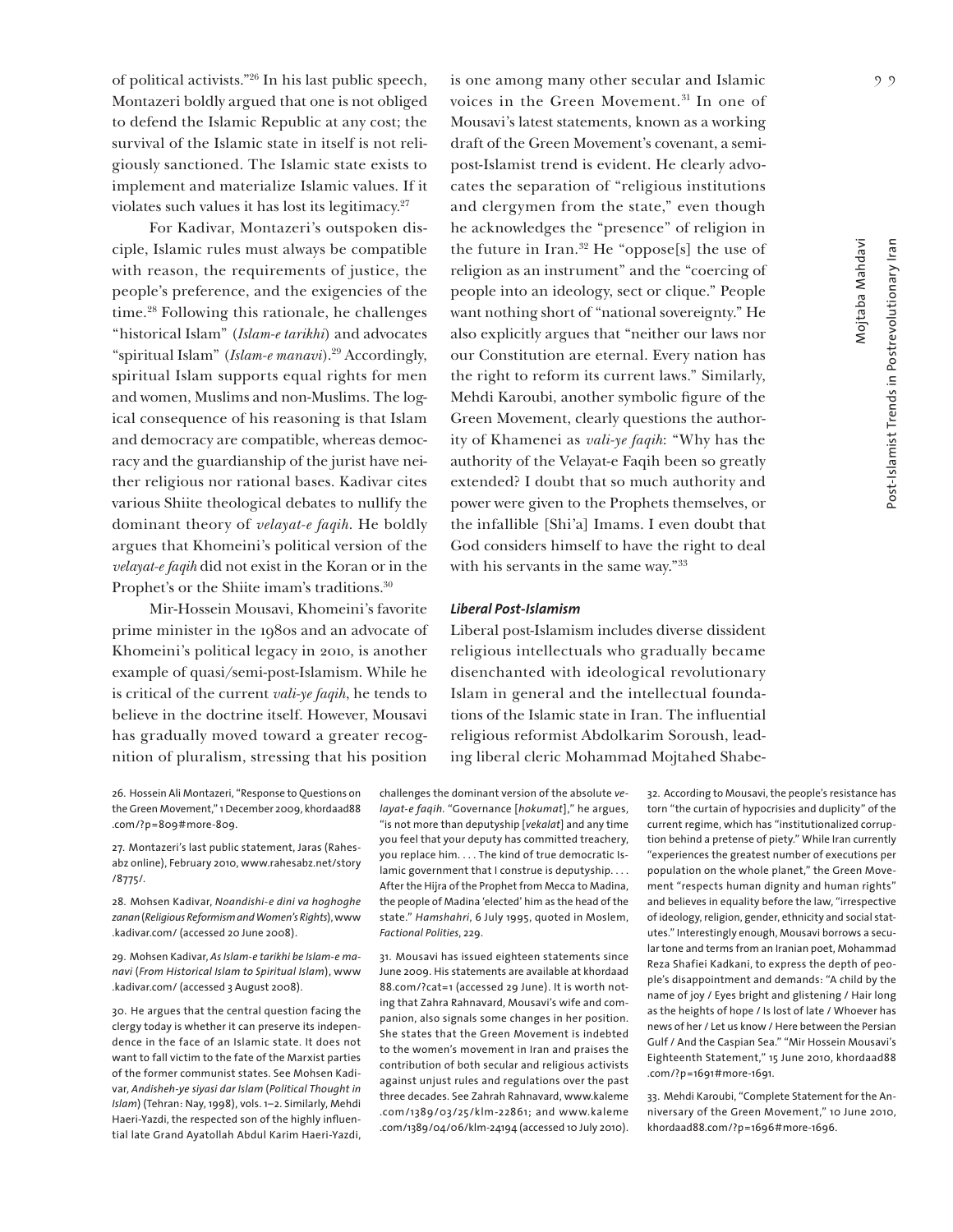stari, Mostafa Malekian, Saeed Hajarian, Akbar Ganji, and Alireza Alavi-Tabar, among others, posed serious and substantial philosophical challenges to the ideological foundations of the ruling Islamists.34

Soroush first served as Khomeini's representative at the Cultural Revolution Institute but he resigned in 1984. Given his close connection with the revolutionary Islamists, Soroush was relatively successful in making his journal *Kiyan* a platform for the future reformists in the late 1990s.<sup>35</sup> In his series of articles on the contraction and expansion of religious knowledge (*qabz va baste te'urik-e Shari'at*), Soroush laid out a foundation of an epistemic pluralism in the postrevolutionary religious discourse. Any understanding of religion, he argued, is humane and time-bound; it is neither sacred nor absolute. Religion is defined by its human "religious experience." For Soroush, clerics, like other "professional groups," hold a corporate identity, "a collective identity and shared interest," and thus possess no divine authority.36 Soroush's new theology (*kalam-e jadeed*) was in effect a theological challenge to the official religious discourse and the clerical class, meaning the theory of *velayat-e faqih*.

Soroush also challenged the notion of "religious government" by suggesting that anything "that has its own prior essence . . . can no longer be considered intrinsically religious, because one thing cannot have two intrinsic natures. . . . for example, 'water' has its own structure. . . . For this reason, we do not have religious water and non-religious water . . . or religious and non-religious wine. The same ap-

plies to justice . . . knowledge . . . and the like. Similarly, we cannot have an intrinsically religious government."37 Put simply, because religion and politics are positively correlated, "the least we can say in this respect is that religiosity or the lack thereof does not enter the essence of government. However, as an external reality, government is subordinated to society and constitutes one of its forms of organization. If a society is religious, its government too will take on a religious hue."38

Soroush made it clear that religion is not confined to its formal interpreters. Islam is larger than the ulema's clerical Islam and richer than the *fiqh*, or jurisprudence. For Soroush, "the idea of democratic religious government" would shift the center of power from the *velayat-e faqih* to civil society and would transform the religious oligarchy into a democratic, and yet religious, politics.39 For Soroush, "religious despotism is most intransigent because a religious despot views his rule as not only his right but his duty. Only a religious democracy that secures and shelters faith can be secure and sheltered from such self-righteous and anti-religious rule."40 Furthermore, in his *Loftier than Ideology* (*Farbehtar az ideoogy*), Soroush argued that religion is not an ideology. He offered a minimalist understanding of religion vis-à-vis a maximalist discourse of the ideologized religion. In his words, "the greatest pathology of religion I have noticed after the revolution is that it has become plump, even swollen. . . . It is neither possible nor desirable for religion, given its ultimate mission, to carry such a burden. This means purifying religion, making it lighter and more buoyant."41

34. For further information on Mostafa Malekian's WORKS SEE HIS *2AHIBE2AHAEI'OFTOGOHAEIARBAREYE* aghlaniyat va manaviyat (A Path to Freedom: Reflections on Rationality and Spirituality) (Tehran: Nashre Negahe Moaser, AH 1380/2001).

35. Soroush was born in 1945 in southern Tehran, studied at the Islamic Alavi school, and pursued the study of Islamic law after he met Khomeini in 1963. He received a master's degree in analytical chemistry and a doctoral degree in history and philosophy of science at the University of London and returned to Iran after the revolution. After the closure of the universities Soroush was appointed by Khomeini to the Cultural Revolution Institute. The so-called cultural revolution sought to purge the dissident scholars and revise the university curriculum. Paradoxically, however, Soroush, who defended the notion of an "open society" against communism, was involved, in one way or another, in the cultural revolution. Yet

he claims that he was only a member of the Advisory Council of the Cultural Revolution, whose "main task was reopening universities." Mahmoud Sadri and Ahmad Sadri, eds. and trans., Reason, Freedom, and **Democracy in Islam: Essential Writings of Abdolkarim** *Soroush* (Oxford: Oxford University Press, 2000), 12.

36. "Soroush on Freedom of Clergy," Kiyan, April-May 1995, quoted in Brumberg, Reinventing Khomeini, 205

37. Soroush, "On Meaning and Foundation of Secularism," Kiyan, August-September 1995, quoted in Brumberg, Reinventing Khomeini, 209.

38. Abdolkarim Soroush, "The Sense and Essence of Secularism," in Sadri and Sadri, Reason, Freedom, and Democracy, 61.

39. Abdolkarim Soroush, "The Idea of Democratic Religious Government," in Sadri and Sadri, Reason, Freedom. and Democracy. 127-28.

40. Abdolkarim Soroush, "Tolerance and Governance," in Sadri and Sadri, Reason, Freedom, and De-*MOCRACY* 

41. Abdolkarim Soroush, "Intellectual Autobiography: An Interview," in Sadri and Sadri, Reason, Freedom, and Democracy, 21. For further study, see Abdolkarim Soroush, *Mudara va mudiriyat* (Tolerance and Administration) (Tehran: Serat, 1997); Soroush, Bast-e tajrubeh-e nabavi (Expansion of Prophetic Experience) (Tehran: Serat, 1999); Soroush, "Qara'at-e fashisti az din" ("The Fascist Reading of Religion"), in *2AWSHANFEKRIVADINDARI)NTELLECTUALISMAND2ELIGIOS*  ity) (Tehran: Serat, 1997); and Soroush, "Religious Discourses in Contemporary Iran," in A'in-e shahriyari va *dindari* (The Etiquette of Ruling and Religiosity) (Tehran: Serat, 2000). See also Forough Jahanbakhsh, "Religious and Political Discourse in Iran: Moving toward Post-fundamentalism," Brown Journal of World *Affairs* 9 (2003): 243-54.

Comparative

Studies of

South Asia,

sou and the

All die East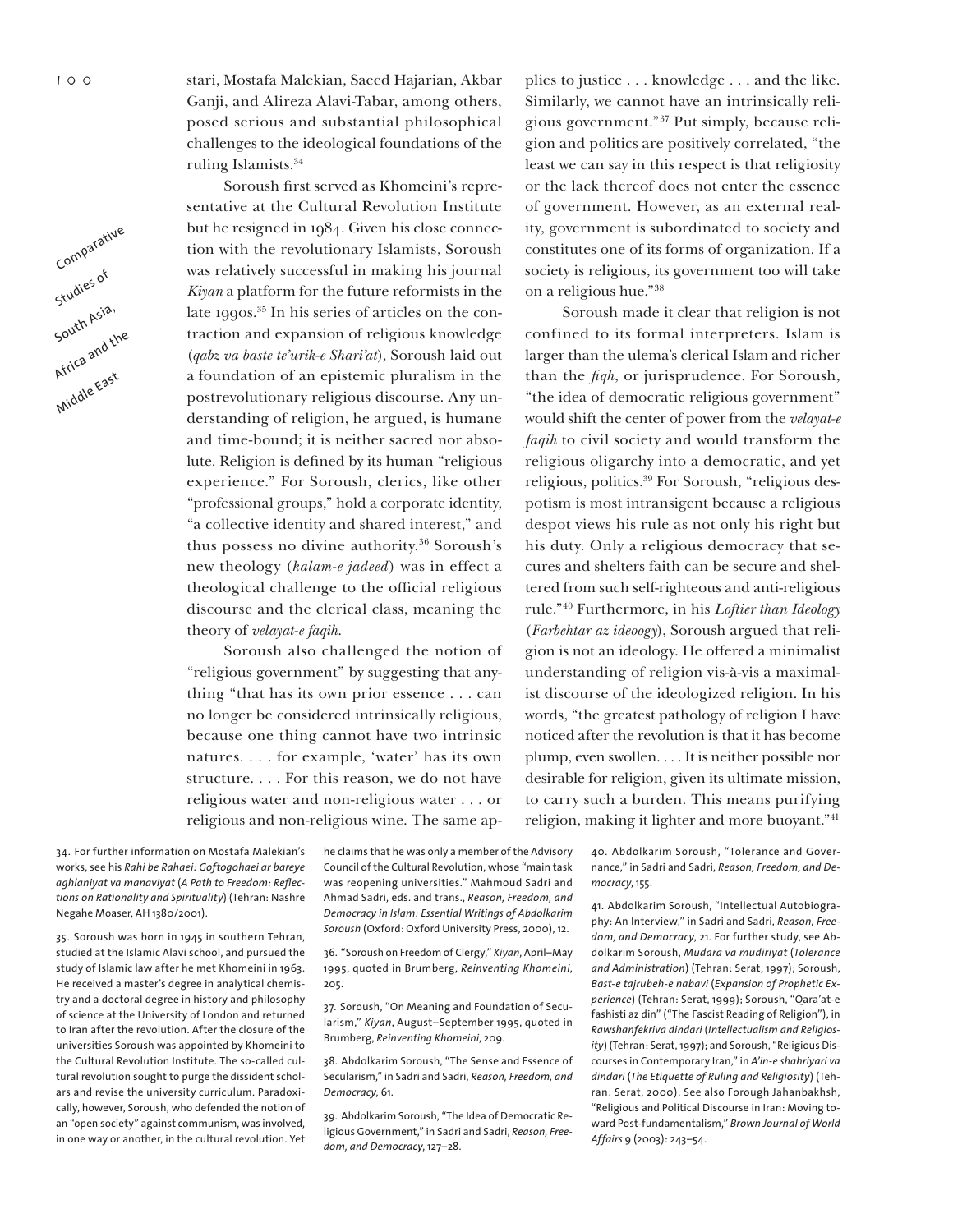Soroush's liberal Rawlsian approach to Islam implies that both the meaning and social implications of religion should be understood only through the free exercise of public reason. This approach can be interpreted in two ways. First, Soroush does not advocate the privatization of Islam, as is evident in his theory of the "religious democratic state."42 Second, in fact, like other liberals, he believes in the privatization of Islam. In the past few years, echoing the liberal theory, Soroush more explicitly relegated religion to the private sphere. As such, religion is understood as a personal interpretation of spirituality devoid of a meaningful constructive *political* dimension. He has even humanized and secularized Prophet Muhammad's revelation (*vahy*) by linking it to a mystical and poetic inspiration. As such, the Koran contains Muhammad's feelings and thoughts, not the words of God.<sup>43</sup> Furthermore, Soroush in his 2005 speech "Shiism and the Challenge of Democracy" argues that Shiite messianism is not conducive to democracy.44

Similarly, Mojtahed Shabestari is a liberal reformist trained in theology and Western philosophy, particularly religious hermeneutics. He examines the possibility of multiple understandings of Islam and the rationalization of religious discourse, and he questions the legitimacy and usefulness of the jurisprudential reading of Islam. He argues that the idea that the Koran and the Sunna are the sources of all legal and sociopolitical systems among Muslims does not correspond to historical reality because such systems have constantly reflected the particular sociohistorical contexts of each Muslim society.45 As such, the Islamic Republic of Iran and the

concept of *velayat-e faqih* are political exercises and are not inspired by the sacred text.

Unlike the *fiqh*-based reading of Islam (*Islam-e feqahati*), Mojtahed Shabestari's hermeneutical, historicist, and rationalist reading of Islam believes in democracy as the only viable political system. He makes a clear distinction between "Islamic democracy" and "Muslim democracy." A democratic interpretation of Islam may concur with democracy, yet democracy is never built on the principles of Islam. Muslims can be democrats; they can also come up with a democratic reading of Islam. However, such democratic versions of Islam do not make their state an Islamic democracy. Muslims ruling democratically become democrats; they do not make the state Islamic. For this reason, *Muslim democracy* is a more appropriate term than *Islamic democracy*. Democracy is about power, and power remains a worldly political concept. Islam, like other religions, recognizes this same secular, not sacred, power on earth. Political authority has no religious essence, Islamic or otherwise.<sup>46</sup>

Liberal post-Islamists, in sum, argue that religious knowledge is a branch of human knowledge; it is culturally and historically contingent and corresponds to other forms of secular human knowledge. Religion and the Sharia are silent; social agents and social contexts give voices to religious texts. One's commitment to religion should be measured by its commitment to the intrinsic, core, and transcendent of religion, not to the contingent and historical aspects of religion. Islam is not an ideology; it does not offer a particular form of political system. Religion is a spiritual experience and mostly, if not fully, belongs to the private sphere.<sup>47</sup>

42. Abdolkarim Soroush, Loftier than Ideology (Tehran: Serat, 1994), 217-83.

43. Michel Hoebink, "The Word of Mohammad," an interview with Soroush, www.drsoroush.com/ English/Interviews/E-INT-The%20Word%20of%20 Mohammad.html.44. Abdolkarim Soroush, "Democracy and Rationality," interview with Soroush by Sharah newspaper, December 2003, www.drsoroush .com/English/Interviews/E-INT-20031200-1.htm

45. See Mohammad Mojtahed Shabestari, Hermenutik, kitab va Sunnat (Hermeneutics, the Book and Tradition) (Tehran: Tarh-e Naw, 1996); Mojtahed Shabestari, *Iman va Azadi* (Faith and Freedom) (Tehran: Tarh-e Naw, 1997); Mojtahed Shabestari, Naqdi bar qara'at-e rasmi-e din (A Critique of the Official Reading of Islam) (Tehran: Tarh-e Naw, 2000).

46. Mohammad Mojtahed Shabestari, "Rah-e doshvar-e mardom-salari" ("The Difficult Path to Democracy"), Aftab (Tehran), Bahman AH 1381/January 2001,  $30 - 37$ 

47. For an excellent collection of the debates on Islamic tradition and secularism among the Muslim reformists, see Serat, ed., Sunna and Secularism: Works of A. Soroush, M. Mojtahed-Shabestari, M. Malekian, and M. Kadivar (Sunnat va secularism: Goftarhaei as A. Soroush, M. Mojtahed-Shabestari, M. Malekian, and *M. Kadivar*) (Tehran: Serat, AH 1381/2002).

Individuals such as Mehdi Bazargan, Mahmoud Taleqani, Habibollah Peyman, and Ezzatollah Sahabi and intellectual trends such as Iran's Freedom Movement, the journal Iran-e Farda, and the coalition of Melli-Mazhabi are much closer to neo-Shariati post-

Islamist discourse than to semi-post-Islamists and liberal post-Islamists. However, they are not formally part of this trend. See, for example, the recent statement of Abdolali Bazargan, Mehdi Bazargan's son, where he challenges Kadivar's argument on Khomeini's legacy in the Green Movement. Abdolali Bazargan, mizankhabar.net/index.php/2010-01-09-16 -05-16/1167-1389-04-08-16-33-28.html (accessed 10 July 2010).

Mojtaba Mahdavi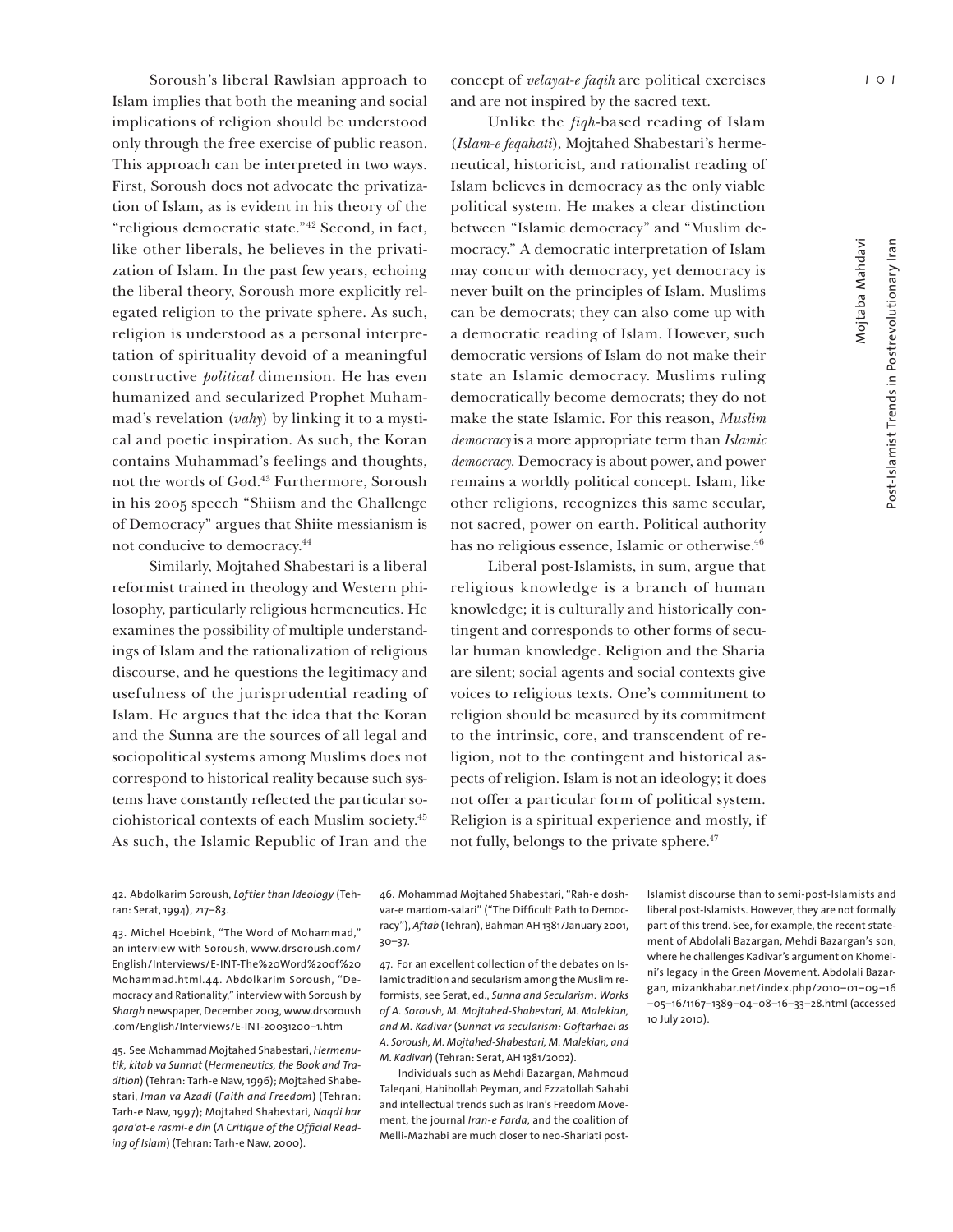$102$ 

Comparative

studies of

South Asia,

All die East

sou and the

 $\overline{\phantom{a}}$ 

#### *Neo-Shariati's Post-Islamist Discourse*

The ideas of Ali Shariati (1933–77), one of the most controversial and influential public intellectuals in modern Iran, still contribute to academic and political debates.<sup>48</sup> Shariati's ideological leanings are still debated among his passionate disciples, his relentless antagonists, and academic analysts. Was he a totalitarian ideologue who rejected democracy or a radical democrat with egalitarian leanings? Was he a Marxist who used religious idioms to please the religious masses or an original intellectual who developed novel critical synthetic theories suited to the Iranian context? Was he an anti-West fanatic or a radical critic of the imperialist West and Westernization? More important, was he a modern theorist of Khomeini's doctrine of *velayat-e faqih* or a radical critic of clericalism and organized religion?49 Answers to these questions vary, depending on which aspects of his works are examined. According to neo-Shariatists, such as Ehsan Shariati, Shariati shifted his positions during different stages of his life and there are significant differences between the earlier Shariati and the later Shariati.50 Shariati's thought, they argue, must be historicized and contextualized. As such, they challenge the conventional reading of Shariati's Islamist revolutionary discourse on two levels.

First, a clear distinction is made between Shariati's *intrinsic* and *contingent* ideas. While Shariati's contingent ideas are no longer relevant to postrevolutionary Iran, some of his others require new interpretations. However, his core ideas are still relevant to the current issues and contribute to the post-Islamist discourse. Moreover, like other thinkers, Shariati's ideas were in the making and developed over time; he shifted his positions on a number of issues.

As such, a clear distinction is made between the mature Shariati, especially in his post-prison period, and the young Shariati, especially before and during the Ershad period.<sup>51</sup>

Second, Shariati died in London, just before the revolution in June 1977. Whether Shariati, the ideologue of the revolution, anticipated a revolution under the banner of religion that would bring clerics to power is a question that warrants further examination. However, what is clear is that Shariati's thought developed before the 1979 revolution. The postrevolutionary context requires new thinking, and Shariati's *intrinsic* ideas might contribute to such a new context. Shariati is an *unfinished project* and there is much *unthought* in Shariati's thought.<sup>52</sup>

## Shariati's Thought: Intrinsic and Contingent

According to Ehsan Shariati and Reza Alijani, in Shariati's absence, the intrinsic meaning of his ideas based on a radical "deconstruction" of Islamic thought was lost in the midst of the revolutionary waves.53 One of Shariati's intrinsic/core ideas is the concept, nature, and function of religion, which deserves a closer examination. For Shariati, "*social objectivity creates religious subjectivity," not the other way around. This is how the sociopolitical hierarchy creates polytheism. The struggle between monotheism (towhid) and polytheism (shirk) is a social and not a theological struggle between two social forces in history. Polytheism is a religion of polytheistic social formation, such as unjust, racist, and patriarchal forms of domination; it aims to justify the status quo. Monotheism, in its sociohistorical terms, is the struggle for human emancipation*; it aims at self- and social awareness (*khod agaahi*)/responsibility.54 In *Religion against Religion* he argues that organized/institutionalized religion has always undermined the eman-

48. Ali Shariati, born into a religious family, received his doctorate in 1963 from the Sorbonne's Faculté des Lettres et Sciences Humaines.

49. See Shireen T. Hunter, ed., Reformist Voices of *Islam: Mediating Islam and Modernity (Armonk, NY:* M. E. Sharpe, 2009), 50.

50. Ehsan Shariati, "Nayandishideh mandeh haye falsafi andishe ye Mo'alem Shariati" ("Unthought in Shariati's Philosophical Thought"), in *Dar hashiye ye matan* (On the Margin of the Text), ed. Bonyad Shariati (Tehran: Shahre Aftab, AH 1379/2000), 7-35; E. Shariati, "Shariati after Thirty-three Years," 30 Khurdad 1389/18 June 2010, ehsanshariati.blogfa .com/post-42.aspx.

51. Young Shariati delivered his lectures at Mashhad University and Hosseinieh Ershad (1969-73). After the latter's closure, he was imprisoned and later banned for life from giving public lectures (1973-77). The younger Shariati and the mature Shariati are attributed to these periods, respectively. See Ali Shariati's official Web site, drshariati.org/list.asp?G=1.

52. E. Shariati, "Nayandishideh mandeh haye falsafi andishe ye Mo'alem Shariati."

53. See, e.g., ibid. 9-13; and Reza Alijani, Shariati shenasi (Shariatiology) (Tehran: Qasideh Sara, AH 1376/1996).

54. Ali Shariati, Collected Works (CW) (Tehran: Ershad, 1971), 16:30. According to Shariati: "If I speak of religion, it is not the religion which has prevailed in human history, but a religion whose prophets rose for the elimination of *social* polytheism. I speak of a religion, which is not realized yet. Thus our reliance on religion is not a return to the past, but a continuation of history." Ali Shariati, CW (Tehran: Chapakhsh, 1998), 22:18.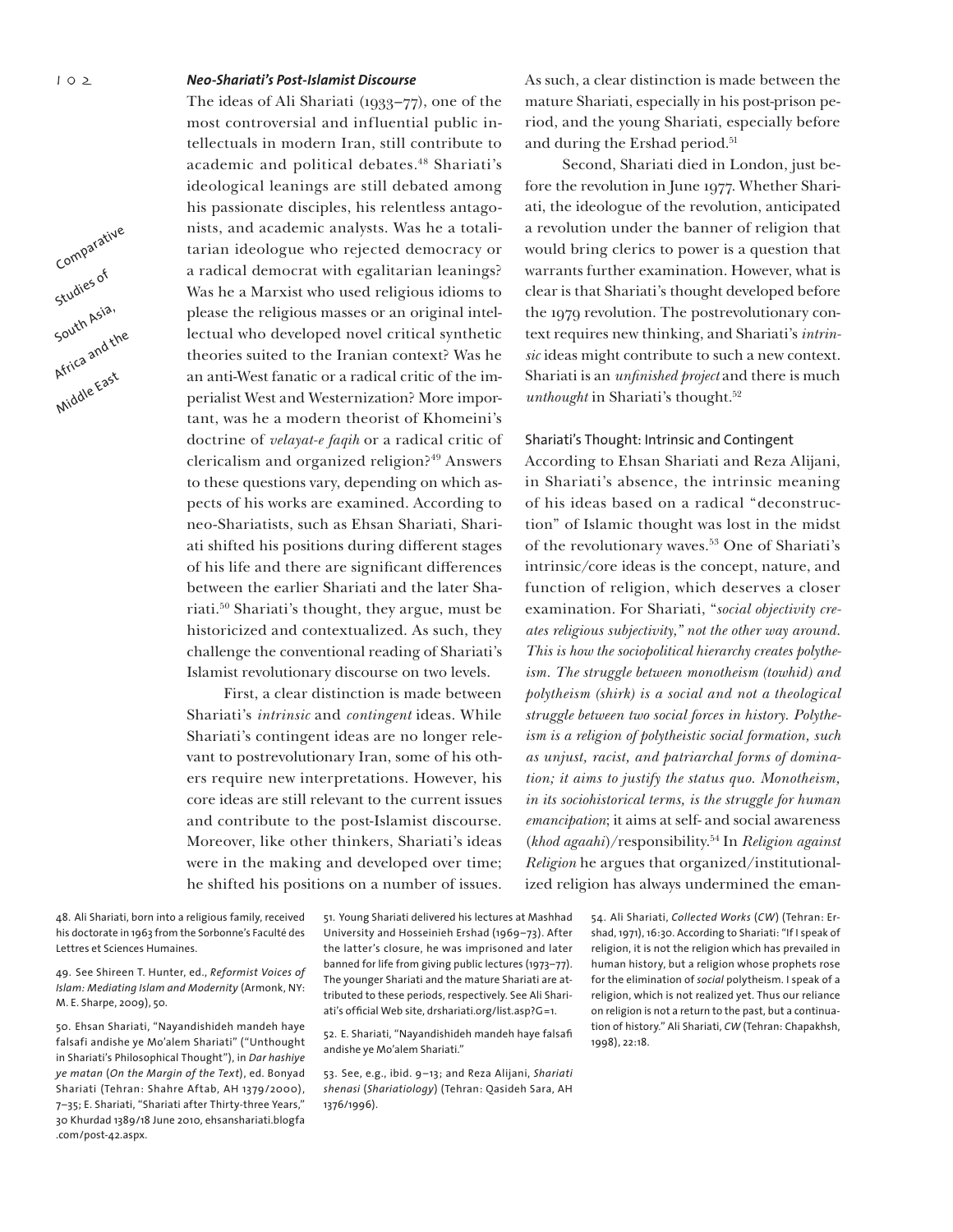cipatory aspect of religion. Religion is "human awareness," a "source of existential and social responsibility" against the structures of domination.55 According to this formulation, structures of domination rest on a triangle of economic power, political oppression, and inner ideological/cultural justification. Shariati provided a critique of the three pillars of the "trinity of oppression": z*ar–zur–tazvir* (gold–coercion–deception) or *tala*-*tigh–tasbih* (gold-sword–rosary), meaning material injustice (*estesmar*); political dictatorship (*esetbdad*); and religious alienation (estehmar). He offers a three-dimensional ideal type—a trinity of freedom, equality, and spirituality (*azadi*, *barabari*, and *erfan*)—in opposition to the trinity of oppression and in recognition of both existential and social responsibility, self- and social awareness. Each of these ideals emerged in response to human problems. However, they soon created a new set of problems as they were disassociated with each of the other two.56 The unity of three ideals would free human beings from the bond of divine and materialistic determinism. It "frees mankind from the captivity of heaven and earth alike and arrives at true humanism."57

More specifically, the core of Shariati's discourse is about freedom and democracy without capitalism, social justice and socialism without authoritarianism, and modern spirituality without organized religion and clericalism. For Shariati, the existing democracies offer only a minimum requirement of an ideal radical democracy. A maximalist Shariati tends to agree with an anarchist model of democracy without an organized state in power.58 Similarly, Shariati's strong egalitarian leanings and constant

critique of class inequality make him a socialist thinker; however, for him socialism is not merely a mode of production but a way of life. He is critical of state socialism, *worshipping personality, party, and state; he* advocates humanist socialism.59 For Shariati, freedom and social justice must be complemented with modern spirituality. Shariati is well aware that the shortcomings of mysticism become "*a shackle on the foot of the spiritual and material evolution of mankind" and "separates man from his own humanity. It makes him into an importunate beggar, a slave of unseen forces beyond his power; it deposes him and alienates him from his own will. It is this established religion that today we are familiar with.*"60 However, he favors modern critical *erfan* and spirituality, as it offers a critical dialogue with other religious traditions and modern concepts. It is, in fact, a *post-religious spirituality*. 61 For Shariati, the trinity of freedom, equality, and spirituality is not a mechanical marriage of three distinct concepts. Rather, it is a dialectical approach toward selfand social emancipation; it puts together three inseparable dimensions of man and society.

Shariati's position on democracy and the role of intellectuals in the state and the Islamic state is among the most controversial issues. Shariati was a man of his time; his thought developed in the context of prerevolutionary Iran. He thought that Iran still remained in the age of faith, as Europe had in the late feudal era, on the eve of the European Renaissance. The *rushanfekran* (intellectuals), Shariati argued, were the critical conscience of society and obliged to launch a "renaissance" and "reformation." As such, a young Shariati favored the concept of "committed/guided" democracy.62 However,

55. Ali Shariati, CW (Tehran: Ershad, 1978), 12:16; A. Shariati, *CW* (Tehran: Elham, 1991), 24:221-23.

57. Ali Shariati, CW (Tehran: Chapakhsh, 1987), 32:85, see also 90. See Abbas Manoochehri, "Critical Religious Reason."

58. As for the third pillar of his ideals, freedom, he is critical of both existentialism and liberalism. Freedom of choice is the main essence of existentialism;

it rejects all gods, earthly (state) and heavenly (God) alike. But existentialism lacks an ethical ground that *would justify altruistic action*. According to Shariati, "Existentialism lacks a basis on which to answer my questions. Now I am bent on a course of action where I may either sacrifice myself to the people or sacrifice the people to myself." A. Shariati, CW, 2:111. See Manoochehri, "Critical Religious Reason."

59. As for the ideal of equality, Shariati is well aware of the shortcomings of socialism: socialism reduces human beings into merely a social entity. "We see that socialism removes from man all limbs and branches except one; but it so encourages that one to spread out that it outgrows root and trunk. Thus, it makes man one-dimensional, however lofty and sublime that one dimension may be." A. Shariati, CW, 2:117. Moreover, the "socialist system was to free peo-

ple, but brought worshipping personality, party, and the state." A. Shariati, CW, 2:107. See Manoochehri, "Critical Religious Reason."

60. A. Shariati, CW, 2: 52-53, 59-60.

61. E. Shariati, "Shariati after Thirty-three Years." According to Ali Shariati, "By pursuing values that do not exist in nature, [the] human being is lifted above nature and the spiritual and essential development of the species is secured. *Erfan* is thus a lantern shining within humanity." A. Shariati, CW, 2:64.

62. See Ali Shariati, CW (Tehran: Azmon, 1989), vol. 26. In *Community and Leadership* (Ummat va imamat) he advocates the idea of "committed/guided democracy," meaning the rushanfekran are obliged to raise public consciences and guide public opinion in a transitional period after the revolution. Such a revolution-

Mojtaba Mahdavi

<sup>56.</sup> Freedom without equality degenerated into a freedom of markets, not of human beings; equality without freedom undermined human dignity; and spirituality without freedom and equality created the worst form of polity. They all turned into regressive forces, new means of domination, and served the status quo. See Ali Shariati, CW (Tehran: Ershad, 1982), 2:37.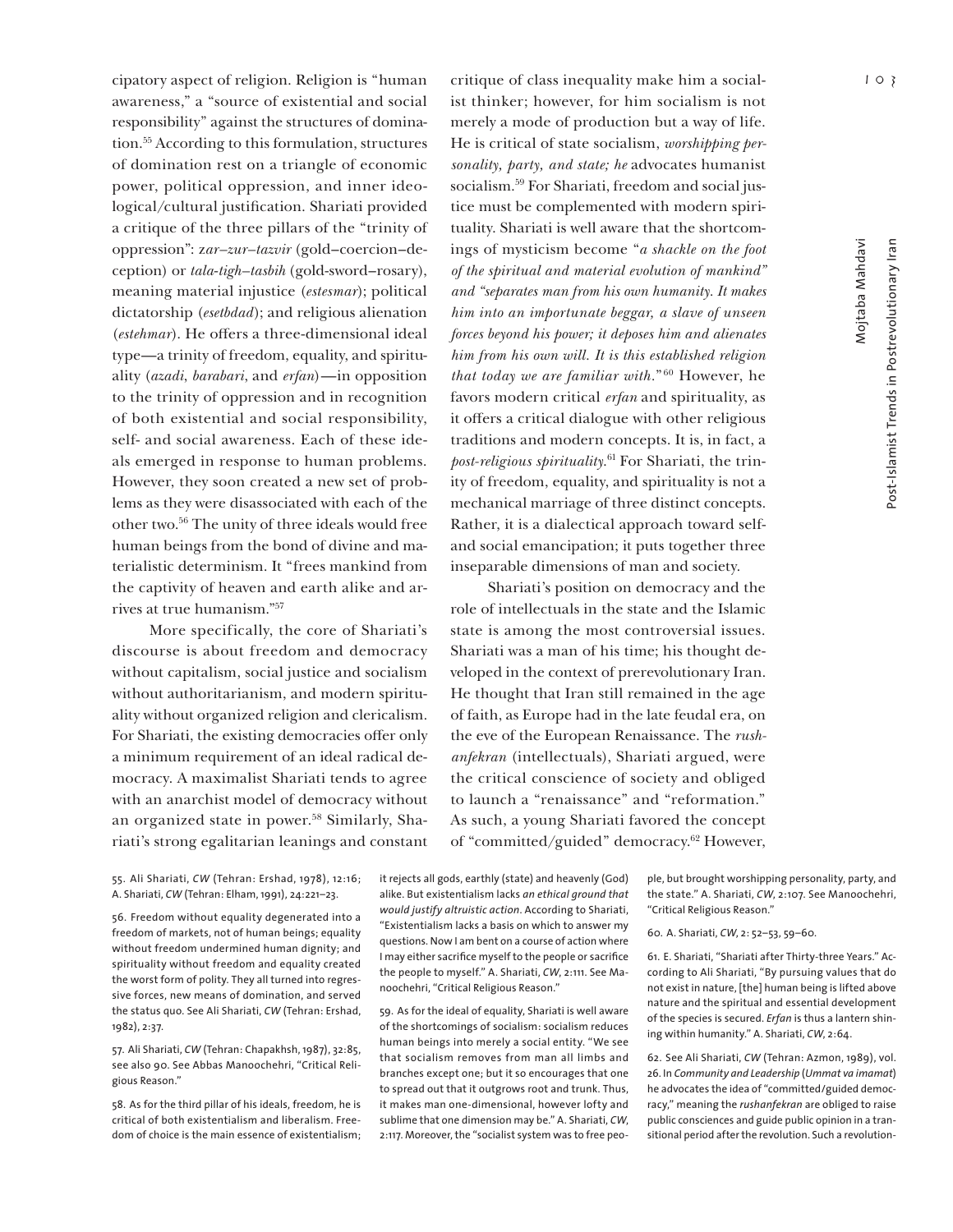

he changed his earlier position and explicitly rejected dictatorship of any form or of any social class.63 According to Shariati, the principal agents of change in history and society are the people, not political or religious elites. In the social context, he explicitly argued, the notion of God in the religious text/Koran can be equated with the people: "We can always substitute the people for God."64 As such, the theory of committed/guided democracy, Alijani argues, does not capture the core of Shariati's political theory.65

Did Shariati advocate a religious state? According to Ehsan Shariati, Shariati articulated a humanist Islamic discourse in that people are the only true representative of God on earth.66 In *Religion against Religion* Shariati accused the clergy of monopolistic control over the interpretation of Islam in order to set up a clerical despotism (*estebdade ruhani*); in his words, it would be the worst and the most oppressive form of despotism possible in human history, the "mother of all despotism and dictatorship."67 The religious state, he argued, is a clerical oligarchy. It is a clerical despotism. It is not accountable to people because it projects itself as God's representative on earth. The basic rights of the opposition groups, nonreligious and religious other, are denied because they are God's enemy. Brutal injustice is justified in the name of God's mercy and justice.<sup>68</sup> However, neo-Shariatisti discourse suggests that modern spirituality, not organized religion, can still play a constructive role in the public sphere.<sup>69</sup>

In sum, a scientific methodology of inquiry requires that we historicize Shariati's thought.

First, a clear distinction is made between different periods of Shariati's intellectual life: a young and revolutionary Shariati in Mashhad and Ershad and a mature Shariati in his post-prison period.70 Second, a clear distinction is made between Shariati's core and marginal ideas, his relevant and outdated ideas. While the trinity of freedom, equality, and spirituality, some argue, remains the most relevant and intrinsic part of Shariati's thought, some significant *unthought* in Shariati's thought exists.

# Unthought in Shariati's Thought

According to Ehsan Shariati, Shariati's disciples should take Shariati's advice seriously and love truth more than their teacher. Instead of artificially systematizing his thought, they should first deconstruct and then reconstruct his thought to make his thought relevant and responsive to new contexts. They should also explicitly and critically speak of *unthoughts* (*nayandishideh ha*) in Shariati's thought.<sup>71</sup>

Revolutionary Islamism was the first unthought in Shariati's thought. Clerical authority and organized religion (*ruhaniyyat*), Shariati argued, represented Safavid Shiism: a passive, apolitical, and distorted version of revolutionary Alavid Shiism. Clerical Islam, he argued, served as a sociocultural base of political despotism by withdrawing religion from its public responsibilities, depoliticizing it except for legitimizing the current social order, and transforming it into individual piety and asceticism.72 The solution, he thought, was an Islamic reformation. But an Islamic reformation, Ervand Abrahamian argues, remained a difficult task, since the ulema

63. Ali Shariati, CW (Tehran: Ershad, 1979), 4:257, 258, 342; A. Shariati, CW, 26:500; A. Shariati, CW (Tehran: Agah, 1983), vol. 33, pt. 1:1274.

64. Ali Shariati, CW (Tehran: Elham, 1994), 3:153.

65. Reza Alijani, *Inquiry into the Theory of* Ummat va imamat (Tehran, n.p., n.d.). According to Alijani, on the first page of the *Ummat va imamat*, Shariati admits that the theory of committed/guided democracy is a new idea subject to critical examinations. See also the collection of essays in Bonyad Shariati, ed., *Ghoghnoos usyan* (Rebellion Phoenix) (Tehran: Ghasideh Sara, AH 1381/2002).

66. Ehsan Shariati, "Interview with Shahrvand," *Sharhvand* 12, no. 714 (2002), 3-5.

67. A. Shariati, CW, 22:206.

69. Ehsan Shariati, for example, refers to Mohammad Iqbal Lahouri's concept of "spiritual democracy." See ehsanshariati.blogfa.com/post-42.aspx (accessed 30 July 2010).

70. As for the young and revolutionary Shariati, it is worth noting that even his ideas during his time at Mashhad University and Hosseinieh Ershad were not identical. As for a mature Shariati, his new ideas were developed before and during his imprisonment (after the closure of the Ershad) but were clearly manifested in his post-prison writings. For research on Shariati's life, see drshariati.org.

71. E. Shariati, "Nayandishideh mandeh haye falsafi andishe ye Mo'alem Shariati," 31.

72. A. Shariati, CW (Tehran: Ershad, 1971), 9:111. See Behrooz Ghamari-Tabrizi, "Contentious Public Religion: Two Conceptions of Islam in Revolutionary Iran, Ali Shari'ati and Abdolkarim Soroush," International *Sociology* 19 (2004): 504-23.

ary leadership would transform the ignorant masses (ra's) to informed citizens (ra'y), a procedural formal democracy to a substantial democracy. Shariati's position should be examined in the context of the Non-Aligned Movement summit in Bandung, 1954), where the revolutionary leaders advocated "committed/guided democracy" to stop the manipulation of public opinion in the electoral process in postcolonial new democracies.

<sup>68.</sup> Ibid.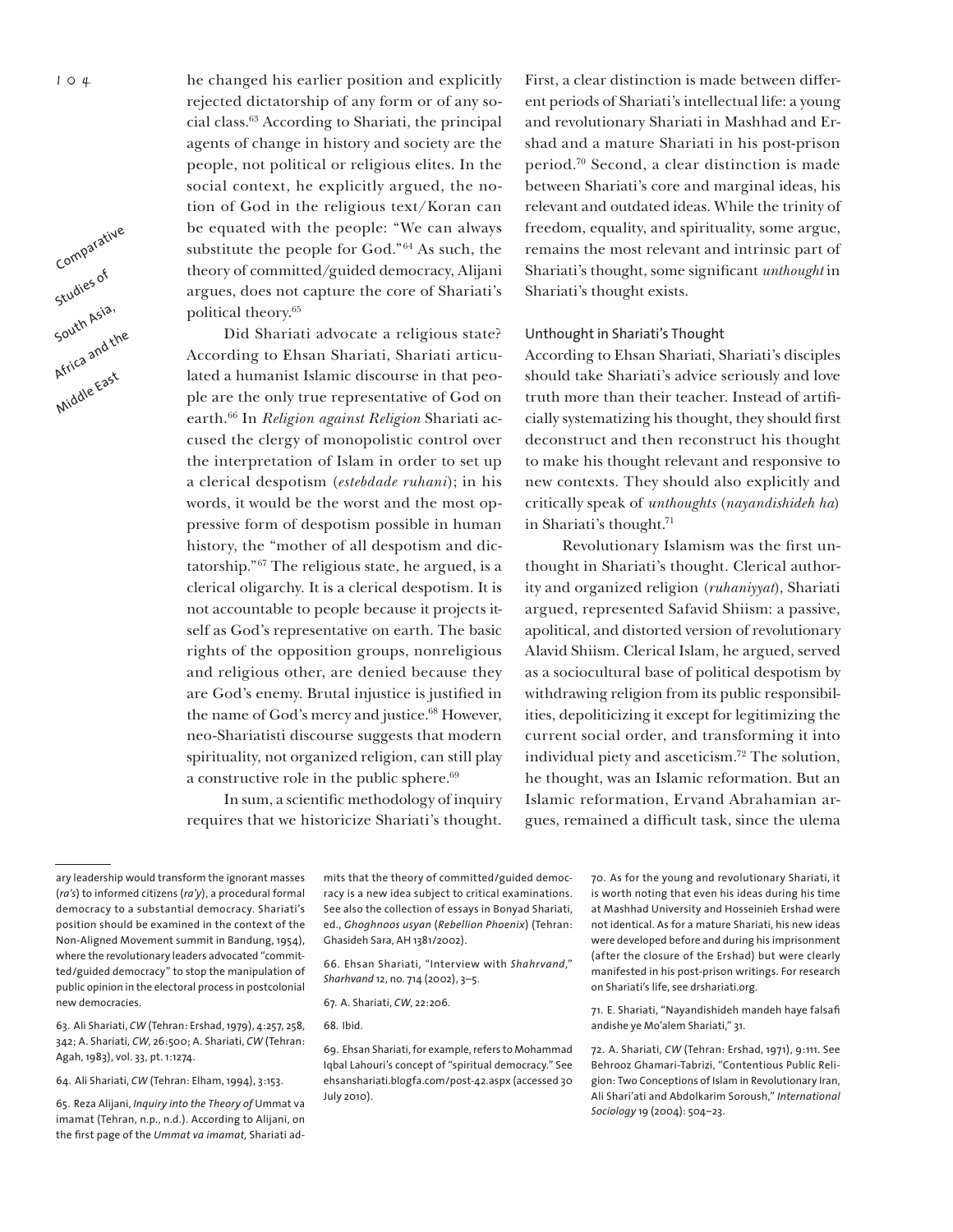have provided the dominant interpretation of Islam over the centuries.73 Abrahamian's argument echoes that of Jazani, Iran's prominent revolutionary Marxist in the 1970s. Similarly, some of Shariati's disciples argue that Shariati underestimated the socio-organizational power of the clergy and the rise of radical Islamism in postrevolutionary Iran. He never anticipated, some argue, the return and reincarnation of the same conservative clerical Islam of Safavid Shiism but masked with a revolutionary Alavid Shiism: Islamism. Islamism was unthought in Shariati's thought. Hence the postrevolutionary context requires rethinking about the nature and methods of Islamic reformation.74

The question of the "Return to the Self" (*Bazgasht be Khish*) remains another critical point in Shariati's intellectual legacy. Shariati's discourse of "the Return" to our cultural roots challenged assimilation by imitation of Western models of development and offered an alternative, local, authentic model. The failure and crisis of the so-called local model in postrevolutionary Iran requires new thinking about the value and implication of the Return discourse.75 Was the Return discourse an Islamist account of cultural essentialism, regressive nativism, and primordial particularism, or was it a critical account of Iran's hybrid national, religious, and modern identity? While Shariati's answer to the question of the Return is, some argue, misrepresented, the question of the Return still needs new answers.76

The question of ideal types and utopia in Shariati's thought is probably the most significant aspect of Shariati's unthought. How should one translate ideal types and utopic elements into some concrete concepts to be tested and/or nullified?77 Shariati's trinity of freedom, equality, and spirituality is a case in point. While it masterfully problematizes the current trends and provides an alternative ideal type, it offers neither a clear alternative theory nor a comprehensible practical road map. For example, is this a new contribution to the idea of an "alternative modernity" or "multiple modernities"? What is the contribution of *erfan* in the public sphere, and how does this shape or inform the other two pillars, *azadi* and *barabari*? How does such a critical constructive *erfan* translate into a workable progressive sociopolitical project? More specifically, the question is whether and how the "trinity theory" translates into a workable synthetic political model of *spiritual social democracy*.

While Shariati never explicitly supported a secular democracy, neo-Shariati discourse explicitly rejects the concept of an Islamic state and advocates a secular, or *urfi*, democracy. For Ehsan Shariati, for example, the state is a neutral secular entity and must remain neutral to all religions and ideologies. The state's legitimacy derives from public reason and the free collective will of people. As such, Ali Shariati and neo-Shariati discourse believe in secularism.78 Yet to use Mohammad Iqbal Lahouri's concept, they advocate "spiritual democracy," not religious democracy.79 In the same way, Hassan Yusefi-Eshkevari argues that from a purely Islamic perspective, it may be argued that political power is an *urfi* and worldly question. He explicitly challenges two pillars of the Islamic

73. According to Abrahamian, Shariati's project for an Islamic rebirth required answers to difficult questions: If Shiism is a revolutionary ideology, then why is it burdened by reactionary clerical establishments? If revolutionary ideologies are capable of changing society, then why did Shiism fail? And, if it had failed in the past, how could it be prevented from failing in the future? Ervand Abrahamian, *Radical Islam: The Iranian Mojahedin* (London: I. B. Tauris, 1989), 119-24.

74. S. A. (a neo-Shariatist), interview by the author, Tehran, July 2008. For another critical account of neo-Shariati discourse in this context, see Taqi Rahmani, "Reflections on Shariati's Trinity" ("Ta'amoli ba seganeh haye Shariati"), Roozonline, www.roozonline .com/persian/opinion/opinion-article/article/2010/ june/28//-f2374edo1b.html (accessed 28 June 2010).

75. E. Shariati, "Shariati after Thirty-three Years." For an excellent critical study of neo-Shariatists' arguments on the Return discourse and national identity, see Bonyad Shariati, ed., Khodkaviye melli dar asre jahani shodan (National Self-Discovery in the Age of Globalization) (Tehran: Ghasidehsara, AH 1381/2002). See particularly Ehsan Shariati, "Dar bareye hoviyate melli" ("On National Identity"), 99-126, and Hossein Rahyab, "Mahiyat, mavane, and emkanate nosaziye hoviyate irani" ("Nature, Obstacles, and Resources for the Renewal of Iranian Identity"), 54-98, both in B. Shariati, Khodkaviye melli dar asre jahani shodan.

76. E. Shariati, "Shariati after Thirty-three Years." Shariati's arguments on identity can be examined in Ali Shariati, CW (Tehran: Elham, AH 1371/1999), vol. 27. Moreover, in the final years of his life, Shariati himself sought to deepen and develop his philosophical and methodological approaches. Neo-Shariati discourse aims to strengthen and develop the weakest part of Shariati's thought including Shariati's unthought in scientific epistemology, philosophy, law and political economy, post-Kantian metaphysics, and post-Machiavelli politics, and, more specifically, in theorizing a humanist modern spiritual social democracy. E. Shariati, "Nayandishideh mandeh haye falsafi andishe ye Mo'alem Shariati," 31; Ehsan Shariati, interview by the author, Tehran, July 2008.

77. E. Shariati, "Nayandishideh mandeh haye falsafi andishe ye Mo'alem Shariati," 31.

78. He adds that neither Shariati nor the neo-Shariati discourse believe in philosophical secularism. They are critical of secular modernity and positivist rationalism. See Ehsan Shariati, "Interview with Shahrvand."

79. Ehsan Shariati, "Iqbal Lahouri and the Question of State," 2/AH Tir 1389/May 2010, ehsanshariati.blogfa .com/post-33.aspx.

Mojtaba Mahdavi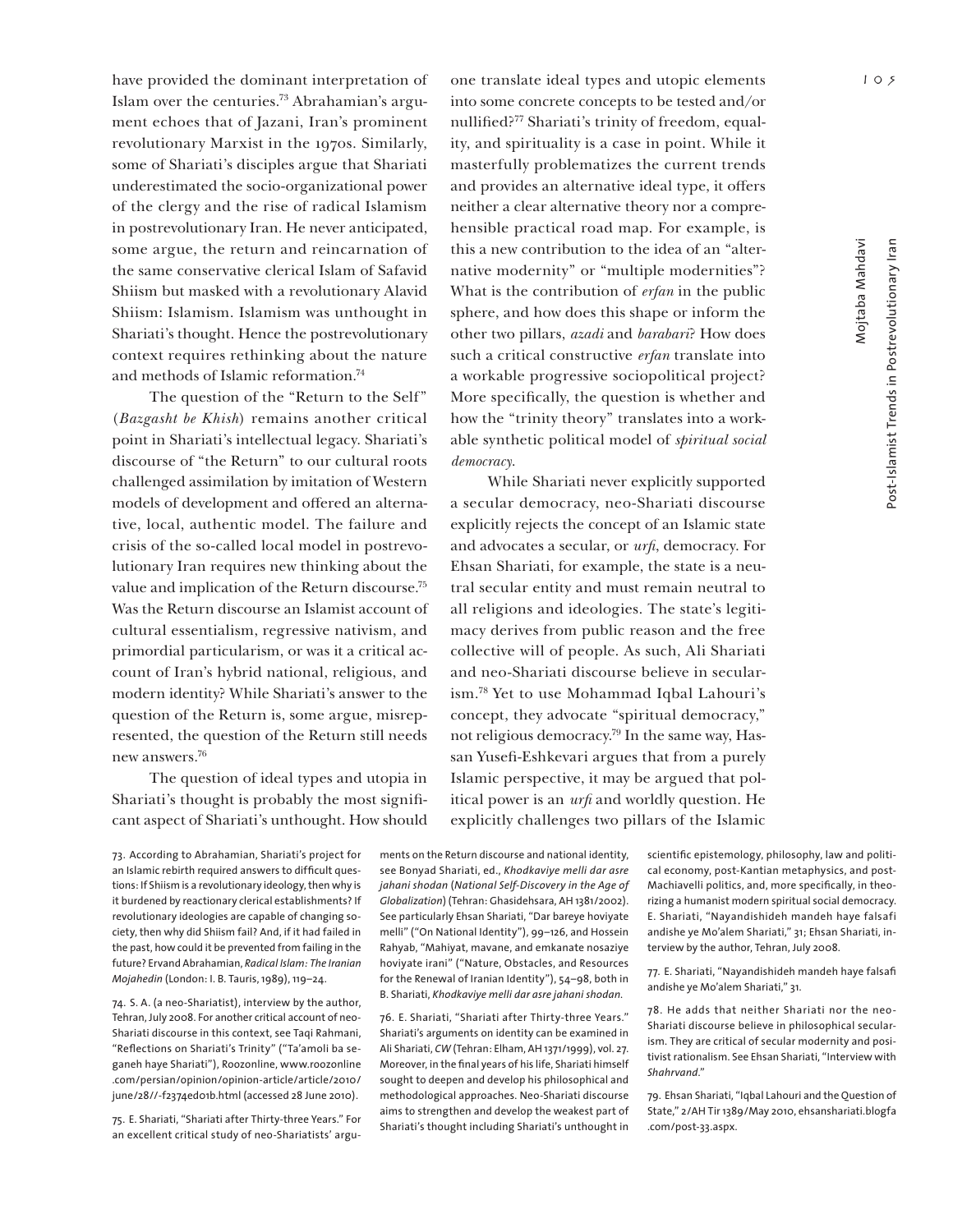

state, namely, "divine legitimacy of power" and "full implementation of Sharia." Political power including "the Prophet's rule in Medina was the result of a social contract." If the state is not divine "then Sharia, too, . . . cannot be divine."80 An Islamic state is an Islamist human construction. Similarly, Alijani advocates democratic secularism. He identifies two types of religiosity and two types of secularism. While the Shariabased religion and fundamentalist secularism are not compatible, the human-based religion and democratic secularism are compatible. Democratic secularization separates the religious and political institutions but does not ignore the normative value of religion in the individual, social, and political spheres.<sup>81</sup>

It is worth noting that the contribution of neo-Shariati discourse to post-Islamist thinking is not confined to intellectual debates; advocates of this discourse are sociopolitically active in civil society and human rights organizations. Some of the public figures of this discourse include Narges Mohammadi, a female civil activist and deputy director and spokesperson for the Defenders of Human Rights Center; Ahmad Zeidabadi, a well-known journalist, who was charged with inciting public opinion and suffered imprisonment; Taqi Rahmani, a writer and journalist, who since 1981 has spent five thousand days in prison; and Alijani, Hoda Saber, Yusefi-Eshkevari, and Shariati's family, who are all politically and intellectually contributing toward a post-Islamist era in Iran.82

## **Conclusion**

Post-Islamism in postrevolutionary Iran is a deep-rooted and diverse intellectual, social, and political movement. From quasi/semi-

80. See Hassan Yusefi-Eshkevari, "Faithful Life in an Urfi State" in this issue.

81. Reza Alijani, "Pre-secular Iranians in a Post-secular Age: The Death of God, the Resurrection of God," in this issue. Similarly, on the question of women there are important differences between our time and Shariati's. According to Alijani, we have advanced to a new stage and face new questions and challenges. In a series of works, he argues that Shariati's contribution to the women question and gender issues requires a careful revision. Alijani examines the strengths and weaknesses of his approach in the context of postrevolutionary Iran. See Reza Alijani, **Zan dar motone moghaddas (Women in Sacred Texts)** (Tehran, AH 1386/2008), www.zdmm.blogfa.com.

82. According to Alijani, for example, the Green Movement is a plural phenomenon, and yet its dominant mode is secular. See Reza Alijani, Mizan Press, mizankhabar.net/index.php/2010-01-09-16-05-16 /997-1389-03-12-01-44-43.html (accessed 1 September 2010). Another active member of this trend is Narges Mohammadi. She is the president of the executive committee of National Peace and a winner of the Alexander Langer International Foundation Award; she suffered imprisonment after being charged with actions against the Islamic republic and was released on Friday, 2 July 2009.

83. Chantal Mouffe, The Return of the Political (London: Verso, 2005), 16.

post-Islamism to liberal post-Islamism to neo-Shariati post-Islamist discourse, post-Islamism represents Muslims' disenchantment with the Islamic state. The Green Movement symbolizes and signifies such a socio-intellectual shift in contemporary Iran. Post-Islamism is an attempt to make our modernity while we critically reinvent and reform our tradition. Such a modern vision of tradition remains in a critical dialogue with "tradition" but rejects "traditionalism." "The notion of tradition," as Chantal Mouffe argues, "has to be distinguished from that of traditionalism." A modern vision of tradition remains in a critical dialogue with "tradition" but rejects "traditionalism." It is through articulation and de-articulation, development and deconstruction of tradition that we actively participate in the making of our modernity and democracy.83

According to Jürgen Habermas, modernity is an "incomplete project." 84 Similarly, some social theories suggest that "'tradition' is likewise a perpetually unfinished project—that is, how people understand their traditions and apply them to practical situation."85 The notion of the *unfinished project of tradition* implies that tradition and change are not mutually exclusive; there is a constant and critical dialogue between tradition and modernity and between religion and democracy. The significance and relevance of such a grassroots and bottom-up approach is twofold: theoretically, it suggests that categories such as tradition and modernity, religion and democracy, and sacred and secular are not mutually exclusive. Traditions change. A critical dialogue with culture and tradition confirms that modern values such as freedom, democracy, and social justice are universal and

> 84. Jürgen Habermas, "'Modernity-an Incomplete Project'," in The Anti-aesthetic: Essays on Postmodern Culture, ed. Hal Foster (Port Townsend, WA: Bay, 1983).

> 85. Roy Anderson, Robert F. Seibert, and Jon G. Wagner, eds., Politics and Change in the Middle East: Sources of Conflict and Accommodation, 5th ed. (Upper Saddle River, NJ: Prentice Hall, 1998), 122.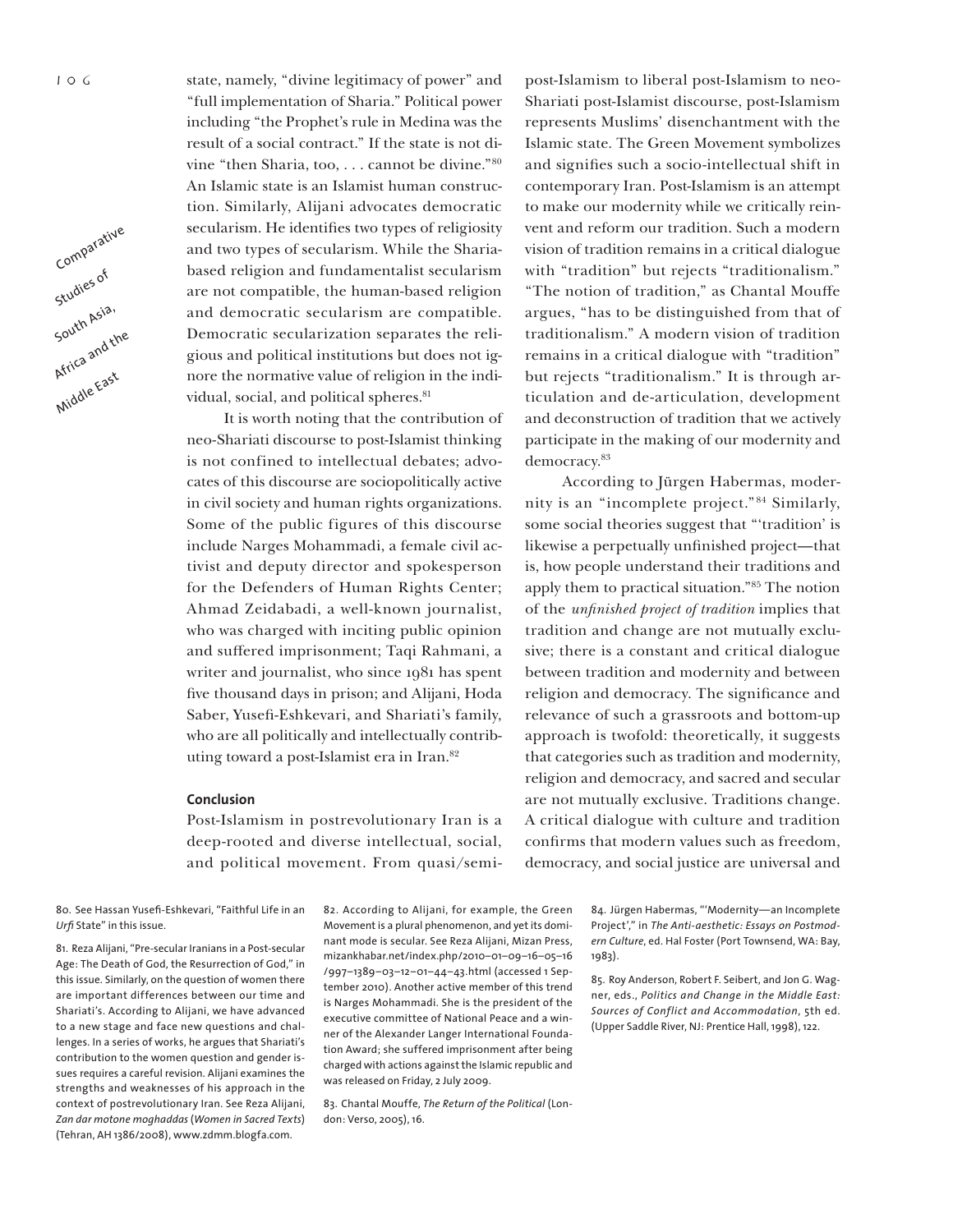have native roots in the intellectual soil of every society. This is *universalism from below*. Practically, it suggests that democratization will not be achieved against the will of *demos*. It will be accomplished with them or not at all. A dialogue with the traditions and cultures of the people empowers civil society, facilitates active and deliberative engagement, and provides the most effective path to challenge the status quo. It brings change from *within*. Democratic ideas are ineffective if they are not reached by the common people. Both Karl Marx and Weber remind us that ideas are powerless unless fused with material forces. To this end, post-Islamism in Iran symbolizes a critical negotiation between tradition and modernity, religion and reason, faith and freedom, sacred and secular, and particular and universal. The goal of a critical dialogue with culture and mining the tradition is not to reclaim "traditionalism" or to claim that all universal values derive from our culture; the goal instead is to show that values such as democracy and human rights have deep native roots in our intellectual soil. By uncovering the native roots of such ideas, democracy, human rights, and social justice will be seen as an idea that is at once deeply local and global; they are genuinely *glocal*.

The challenge is to make a clear distinction between an alternative modernity and an alternative to modernity. While the former is conducive to the development of a critical glocal third way, the latter, Ernesto Laclau argues, is no less than "self-defeating." In other words, "this is the route to self-apartheid."86 Nostalgic traditionalism is narcissistic retirement within oneself, which can only lead to a suicide exile and self-marginalization.

#### $+666 +666 +666$

Post-Islamism in Iran is a big step forward; it symbolizes the beginning of a new era in the intellectual and political domains of contemporary Iran. However, it suffers from its shortcomings. Quasi-/semi-post-Islamist discourse in Iran

87. Farzin Vahdat, God and Juggernaut: Iran's Intel*lectual Encounter with Modernity* (Syracuse, NY: Syracuse University Press, 2002), 213-14.

vacillates between Islamism and post-Islamism. The lasting legacy of Khomeini and the adherence to Sharia-based religiosity create some conceptual confusion about the nature, scope, and meaning of modern democracy. While Mousavi clearly advocates the separation of "religious institutions and clergymen from the state," he still supports Khomeini's doctrine of *velayat-e faqih*. The impact of such conceptual confusion on the political strategies of the Green Movement is evident.

Liberal post-Islamism in Iran has contributed immensely to the evolution of new theological debates on Islam and democracy and contributed to the rise of the reformist movement in the 1990s. However, it suffers from a "vacillation between allowing and denying citizenship rights."87 The discourse is a mishmash of concepts such as "religious democratic government," "Muslim democracy," "minimalist versus maximalist religion," "normative versus political secularism," and "spiritual religiosity." The vacillation between liberal thought and Islamism, privatization of religion and religious democratic government, has resulted in a "contraction and expansion" of liberal post-Islamist discourse in Iran. Moreover, while liberal post-Islamist thinkers and activists contributed to the rise of the reformist movement in the 1990s, they also contributed to the crisis of the movement. Liberal post-Islamists are more concerned about modern *theological* debates and less concerned about the *social* elements of democracy.88 They adhere to a theological, not a social, approach to the question of democracy and democratization. The discourse is particularly weak on the question of social justice, class struggle, and egalitarianism.

A new generation—disenchanted with Khomeini's Islamist ideology, disappointed with Khatami's reformist politics, unsatisfied with liberal reformist trends, and frustrated with regressive trends under Iran's neoconservative rule—is again looking to Shariati's discourse for change.89 Neo-Shariati post-Islamist discourse is a response to this demand. The discourse's

88. See, e.g., Akbar Ganji, Quran Mohammadi (Mu*hammad's Koran*), radiozamaaneh.com/ (accessed 20 August 2008).

89. Hunter, *Reformist Voices of Islam*, 56.

Mojtaba Mahdavi

<sup>86.</sup> Ernesto Laclau, *Emancipation(s)* (New York: Verso, 1996), 26, 32.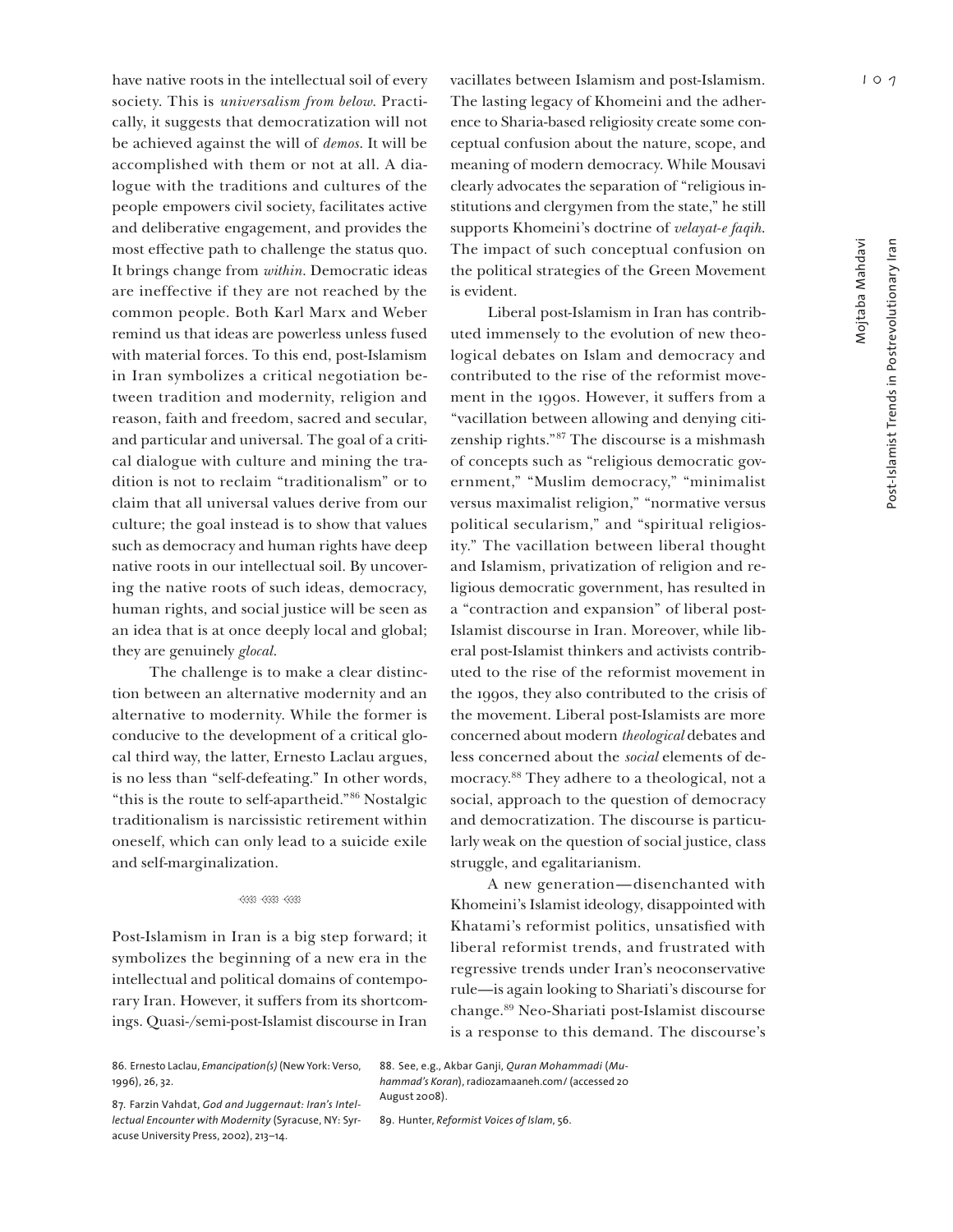Comparative  $\overline{\phantom{a}}$ Studies of sou and the South Asia, All die East

critical stance toward tradition and modernity, clericalism and neoliberalism, shallow reformism and militant revolutionary approach, together with the admiration of "radical reform" both in religious thought and in sociopolitical structure, appeals to segments of the new generation in Iran.<sup>90</sup> The discourse is particularly appealing to its supporters because of its *social*, not theological, approach to democratization and its *egalitarian* leanings toward sociopolitical change. As such, neo-Shariatists' emphasis on societal empowerment, self- and social awareness, and people's political agency aims at bringing sustainable change from within. Therefore they have organized and worked with civil society including women, youth, students, and labor organizations. However, there exists much *unthought* in this thought, which requires some serious intellectual endeavors.

The discourse rightly suggests that privatization of religion is not a solution to Islamism. The liberal minimalist-maximalist discourse has consistently been unsuccessful and has resulted in the rise of religious fundamentalism. Should the private sphere be left to historical Islam it would return to the public sphere sooner or later.91 Sharia-based Islam, historical clerical Islam, must be contested in both the private and public spheres. When the state appeals to religious doctrines and the religion still plays a significant role in society, a private and isolated religion will not serve democratization. In such a condition, Abdullahi An-Na'im reminds us, democrats must not "abandon" the public field to the autocrats, who manipulate religion for their own political purpose. $92$  Islamic tradition must be historicized and deconstructed. For such a thin progressive humanist religion serves human beings, whereby religion is a source of vision, value, and orientation in the private and public spheres.

Neo-Shariati discourse also clearly rejects organized/institutionalized religion and the concept of Islamic state.<sup>93</sup> For both Shariati and neo-Shariati discourse, organized religion serves as a social, and now political, tool of repression. Shariati succeeded in producing a radical local discourse that disassociated itself from organized clerical Islam and associated itself with the secular trinity of freedom, social justice, and self-awareness. However, it is not clear whether and how Shariati's trinity of *azadi*, *barabari*, and *erfan*, the most relevant core of his discourse, translates into a new polity of "spiritual social democracy." The meaning, nature, scope, and function of such spirituality in the public sphere, in general, and state, in particular, are unclear. The same applies to the concept of "spiritual republic and/or democracy," borrowed from Iqbal Lahouri. Moreover, as a result of the revolution and, paradoxically, three decades of Islamist politics, Iran, which Shariati thought had remained in the age of faith, as Europe had in the late feudal era, has changed. Does Iran still remain in the age of faith, or is it in a post-Islamist era? How does this shift, if any, affect the strategy of Islamic reform and sociopolitical reforms?

The success of the post-Islamist turn in Iran depends in part on a critical dialogue and mutual understanding between various forms of religious and secular citizens. Citizens of the faith should learn from their fellow secular citizens that the institutional separation of religion and politics is a necessary condition for a modern democracy. The secularists need to learn that the normative separation of religion and politics is neither possible nor desirable. In a "post-metaphysical" or "post-secular" era, as Habermas reminds us, secularists might "open their minds to the possible truth content" of religious discourses and enter into

go. For a progressive critique of hegemonic globalism, see Sara Shariati, "Chehreye jahanigar, chehreye jahanizadeh: Negahi be siyaste jahani kardan va ravande tarikhiye jahani shodan" ("The Colonizer and the Colonized: On the Politics of Globalization and the Historical Trend of Globalization"), in B. Shariati, Khodkaviye melli dar asre jahani shodan, 127-75.

91. Sara Shariati, "Dar bareyeh sharayete modernitiye dini" ("On the Conditions of Religious Modernity"), in B. Shariati, *Dar hashiye ye matan*, 131-66.

92. Abdullahi An-Na'im, Toward an Islamic Reformation: Civil Liberties, Human Rights, and International Law (Syracuse, NY: Syracuse University Press, 1999), xii.

93. Shariati never directly referred to Antonio Gramsci's notions of hegemony and ideology. However, "his insistence on the cultural/ideological basis of domination could be regarded as a Gramscian moment in contemporary Iranian politics." In his view, "so long as religion remains disengaged with public issues of justice, it would remain as another repressive institution of civil society. Gramsci drew a dialectical relation between 'the ethical-political aspect of politics or theory of hegemony and consent' and 'the aspect of force and economics.' In the same vein, Shariati's 'trinity of oppression' depicted how the institutionalized religion ideologically justified the political order and economic power of dominant classes." See Ghamari-Tabrizi, "Contentious Public Religion," 512.